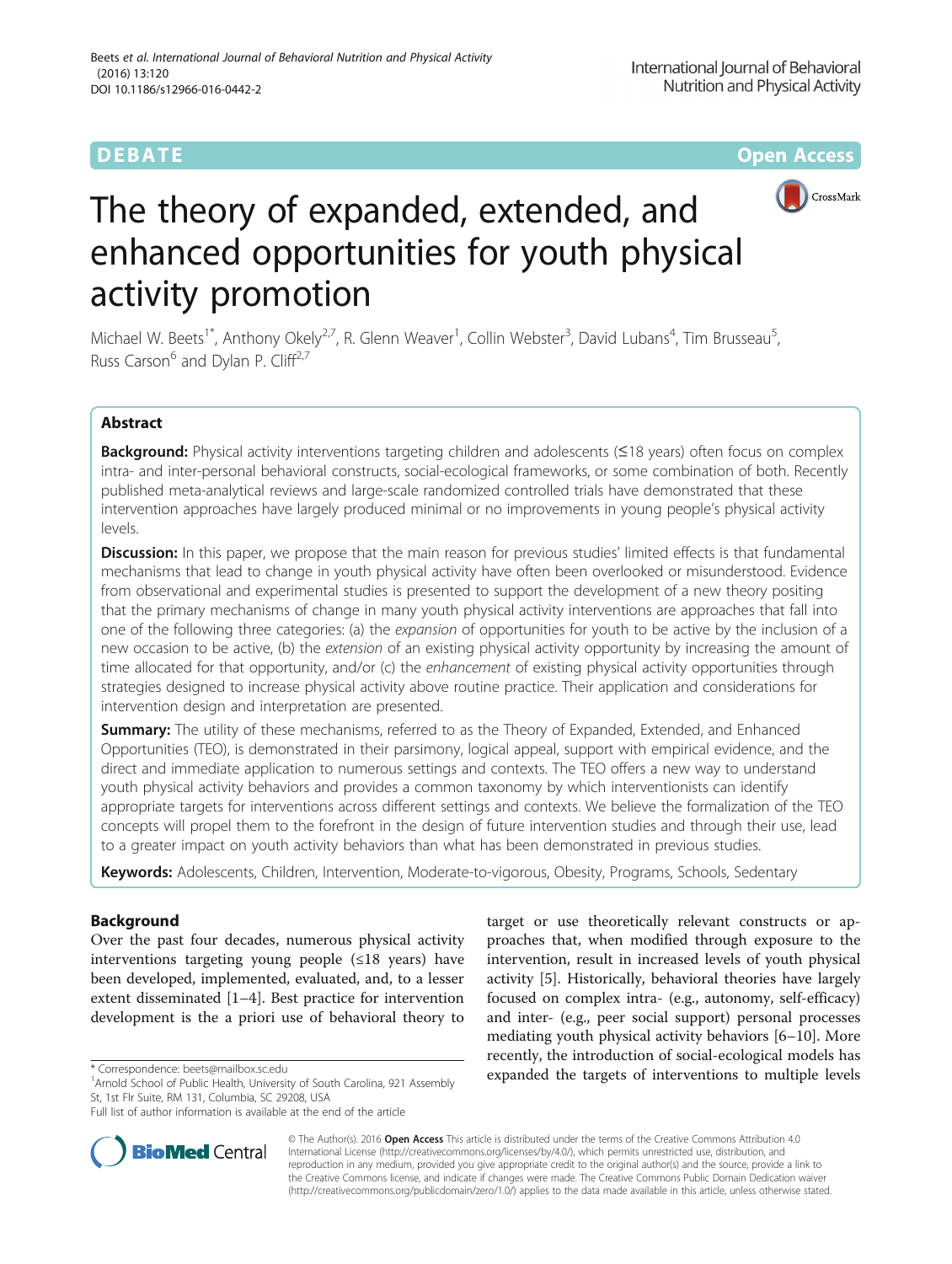of the environments and settings where youth spend a majority of their time [[11](#page-12-0)–[13\]](#page-12-0).

While interventions guided by such theories or models have helped in the identification of challenges associated with increasing youth physical activity, these interventions have rarely demonstrated changes in the mediators targeted [\[6](#page-12-0)–[8](#page-12-0)] and generally have had little influence on youth physical activity behavior [\[14, 15\]](#page-12-0). A recent review indicates that youth physical activity interventions have produced a small effect of approximately 4 more minutes of moderate-to-vigorous physical activity (MVPA) per day [\[16\]](#page-12-0). Further, some of the largest and most recently conducted interventions founded on complex intra- or inter-personal behavioral theories [\[17, 18\]](#page-12-0) or ecological models [[15, 19](#page-12-0)–[22\]](#page-12-0) have resulted in limited changes in youth physical activity or sedentary behaviors. Thus, the effectiveness of existing theory-based intervention approaches has been marginal and, in some instances, such results were not altogether unexpected by those who designed the intervention [[23\]](#page-12-0).

Along with the use of complex behavioral theories and ecological models to evoke behavior change, youth physical activity interventions have often employed additional approaches with salient features that appear more pragmatic than theoretical. Such approaches typically involve expanding physical activity opportunities (e.g., adding new physical activity opportunities before or after school), extending physical activity opportunities (e.g., adding additional time for existing physical activity opportunities, such as elongating recess), and/or enhancing physical activity opportunities (e.g.., augmenting existing physical activity opportunities, such as providing choice within physical education) to maximize the amount of physical activity youth accumulate [\[24](#page-12-0), [25\]](#page-12-0). While these fit within an overarching ecological framework, too often they lack explicit formalization or are entirely absent from the more traditional theory(ies) or models guiding the development of an intervention. These mechanisms also lack a common taxonomy by which the scientific literature refers to them when applied across various settings and contexts within an intervention. Interventions that do include one or more of these are mostly devoid of explanations about how and why such approaches should lead to changes in youth physical activity [[26](#page-12-0), [27](#page-12-0)]. This renders their perceived contribution to the overall effectiveness of an intervention as subsidiary to the classical theoretical constructs or models guiding an intervention's development.

In this article, we propose that expanding, extending, and enhancing physical activity opportunities for youth are mechanisms that should be foregrounded in the design of future interventions. We argue that these have served as the primary mechanisms of change in many youth physical activity interventions, yet have been given secondary consideration because they lack a formal theoretical framework to meaningfully bind them and demonstrate their complimentary application to physical activity behavior change. Evidence of this oversight can be found in systematic reviews of mechanisms of change in youth physical activity interventions and correlates of youth physical activity, which almost exclusively focus on intra- or inter-personal mediators, even when one or more of these three mechanisms were present within an intervention [[8, 28](#page-12-0)–[30](#page-12-0)]. The reason for this is understandable, given that the selection of theory and its subsequent application becomes the lens by which interventionist use to define the problems and identify solutions to youth physical inactivity [\[31](#page-12-0)]. However, we believe that expanding, extending, and enhancing need to be better understood so increased attention can be directed towards them to ensure they are harnessed for maximal impact within intervention design. Moreover, a firmer understanding of how these mechanisms operate can increase their ability to strengthen existing interventions to create high quality physical activity experiences for youth.

It is important to note that the focus on expanding, extending, and enhancing physical activity opportunities does not negate the importance of the traditionally applied behavioral theories and models used in intervention studies to date. In fact, the intra- and inter-personal constructs specified in many behavioral theories are hallmarks of quality, enjoyable physical activity experiences. Thus, we need to continue to identify and maximize the enjoyment of physical activity within any setting. However, these intra- or inter-personal constructs only operate within the context of providing the experience – which is the fundamental theoretical tenet on which the present article is based – youth are more active when there are more opportunities.

The overall aim of this article is to present evidence of the effectiveness of extended, expanded, and enhanced opportunities as it relates to youth physical activity promotion. Examples are drawn from both the observational and experimental literature to provide evidence of their use and effectiveness. We also discuss the practical implications of selecting one or more of these approaches for intervention development. We believe the formalization of these mechanisms into a theoretical framework, which we refer to as the Theory of Expanded, Extended, and Enhanced Opportunities (referred to hereafter as TEO), will heighten youth physical activity interventionists' understanding of the importance of these as primary drivers of intervention success or failure.

The value-added contribution of formalizing these mechanisms within a theoretical framework is that it provides (a) a unifying language by which the scientific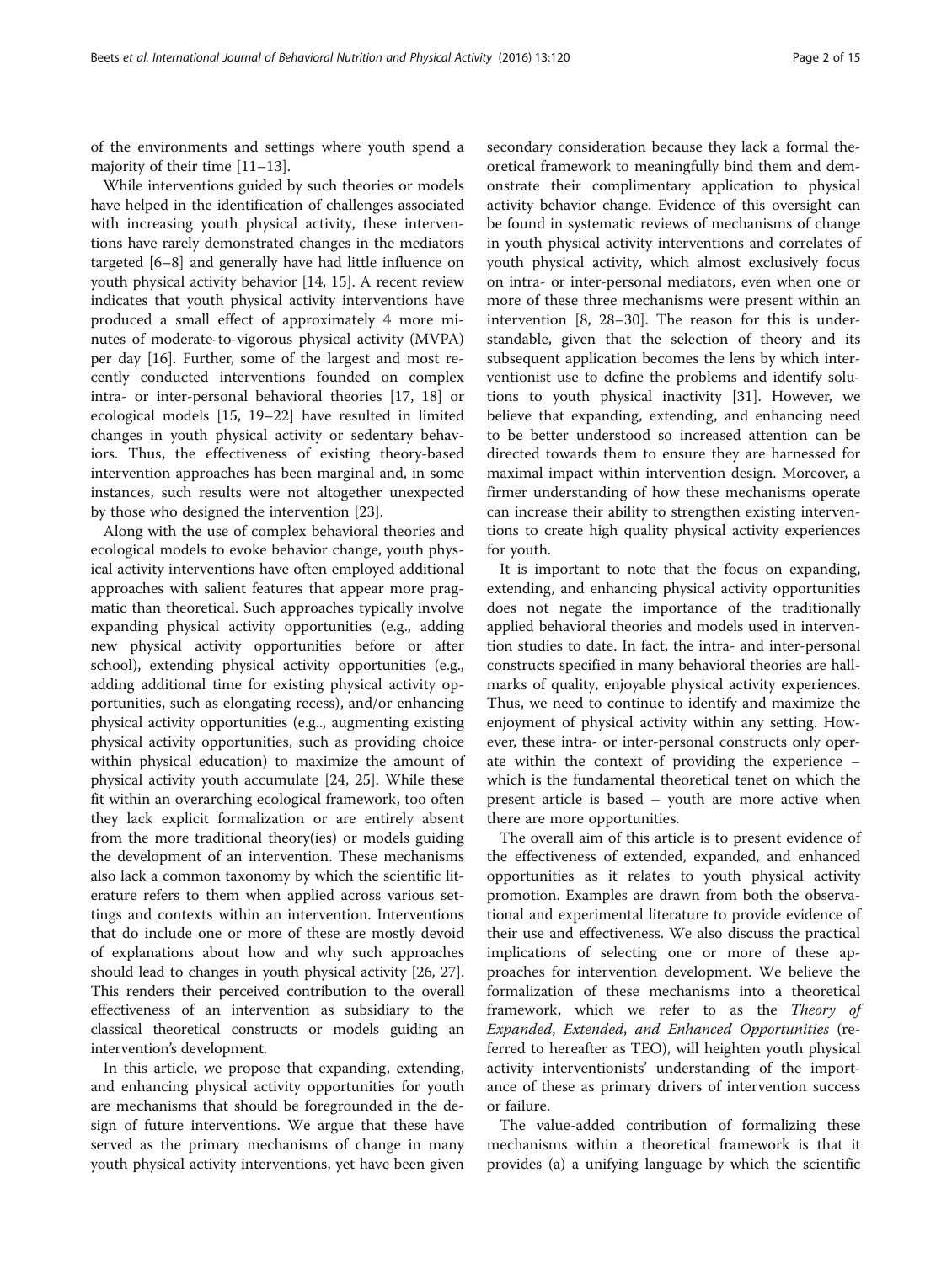field can refer to approaches that are nested within each of the three mechanisms, (b) a structure for the proposal of a priori hypotheses associated with the mechanisms that can be formally tested within empirical studies, and (c) clear explanations of what mechanisms (i.e., expanded, extended, and enhanced) are logically related to the phenomenon of interest (in this case youth physical activity) and how they are casually related. For the purpose of this article, we draw upon the criteria of what constitutes a theory proposed by Kuhn [[32\]](#page-12-0), Dubin [\[33](#page-12-0)], Wacker [[34, 35\]](#page-12-0), and others [\[36](#page-12-0), [37](#page-12-0)] to establish the overarching theoretical foundation for the TEO. Broadly, the criteria include operational definitions, domain specificity, set of relationships, and specific predictions [\[35](#page-12-0)]. Importantly, theory should be pragmatic, closely linked with practice, parsimonious, and offer an understanding to previously unnoted relationships [[31, 33, 35](#page-12-0), [38](#page-12-0)]. Further, any new theory should offer a conceptually distinct set of new relationships which should serve to bridge the gap among existing theories [\[36](#page-12-0)]. The following sections present evidence of the utility of the TEO and demonstrate its contribution to the theoretical repertoire behavioral and social scientists can draw from in the design of theory-driven interventions.

# Definitions of expansion, extension, and enhancement

The following operational definitions of expanded, extended and enhanced physical activity opportunities are proposed and used as a guiding framework of the theory and review of the literature. These definitions are based on our understanding of interventionists' application of the numerous observable approaches that can be classified within the constructs of expand, extend and enhance and, ultimately, how these function within both the observational and experimental literature that spans a number of domains (i.e., settings) which include childcares, schools, before and after school, summer/holiday camps, and sports, where the promotion of youth physical activity is commonly targeted. They are described in detail below and can be found in Table 1.

The first two mechanisms, expansion and extension, represent the replacement of sedentary time with an opportunity for youth to move. The expansion of opportunities refers to the introduction of an entirely "new" physical activity opportunity. The new opportunity serves to broaden pre-existing physical activity opportunities, and, correspondingly increase time allotted for youth to be physically active. An important consideration for an approach to be regarded as an expansion is that the introduced opportunity cannot have existed previously within that setting in some form. Examples of expansion from the literature include the introduction of physical activity breaks into a classroom environment,

|          |  |  | Table 1 Expanded, Extended, and Enhanced definitions and |  |
|----------|--|--|----------------------------------------------------------|--|
| examples |  |  |                                                          |  |

| Theoretical<br>Mechanism | Definition                                                                                                                                                            | Examples                                                                                                                                                                                                                                           |
|--------------------------|-----------------------------------------------------------------------------------------------------------------------------------------------------------------------|----------------------------------------------------------------------------------------------------------------------------------------------------------------------------------------------------------------------------------------------------|
| Expansion                | Replacing time allocated<br>for low active or<br>sedentary activities with<br>time allocated for more<br>active activities.                                           | Substituting seatwork with<br>active learning tasks in<br>general education<br>classrooms.<br>Providing a before or after<br>school opportunity to be<br>active, where one did not<br>exist previously.                                            |
| <b>Fxtension</b>         | Lengthening time<br>currently allocated for<br>physical activity<br>opportunities.                                                                                    | Providing additional physical<br>education (PE) lessons per<br>week, on top of what is<br>currently provided.<br>Lengthening or adding<br>additional recess PF sessions<br>per week or allocating more<br>time for recess or PE on a<br>given day. |
| Enhancement              | Modifying an existing<br>physical activity<br>opportunity to increase<br>the amount of physical<br>activity youth accumulate<br>during an allotted period<br>of time. | Reducing student wait time<br>during PE lessons to increase<br>physical activity<br>Increasing portable<br>equipment options for<br>students during recess.<br>Providing choice among two<br>or more activity<br>opportunities                     |

integration of physical activity into other learning areas such as language and mathematics, the introduction of before- or after-school physical activity opportunities, the provision of activity equipment or standing desks within a classroom, the introduction of active learning centers in childcare settings, or having children dropped-off several blocks away from school to facilitate active transport [[39](#page-12-0)–[52\]](#page-13-0). The five-component model for comprehensive school physical activity programs provides a useful guide for the scope of expansion opportunities available [[13,](#page-12-0) [53\]](#page-13-0).

The extension of opportunities is defined as allocating additional time for an existing physical activity opportunity. This can be achieved by adding more time to a scheduled opportunity, such as extending a 20 min recess session to 40 min per day or adding additional time for preschoolers to be active indoors, or by adding another opportunity of the same type, such as scheduling physical education (PE) for 3 days per week instead of one day per week or providing two recess breaks per day versus only one [\[54](#page-13-0)–[59](#page-13-0)]. It is important to reemphasize the distinction between expansion and extension, as the former is the introduction of a new physical activity opportunity, whereas the latter is the elongation of an existing physical activity opportunity. However, both serve to replace time allotted for sedentary behaviors with alternative, more physically active opportunities.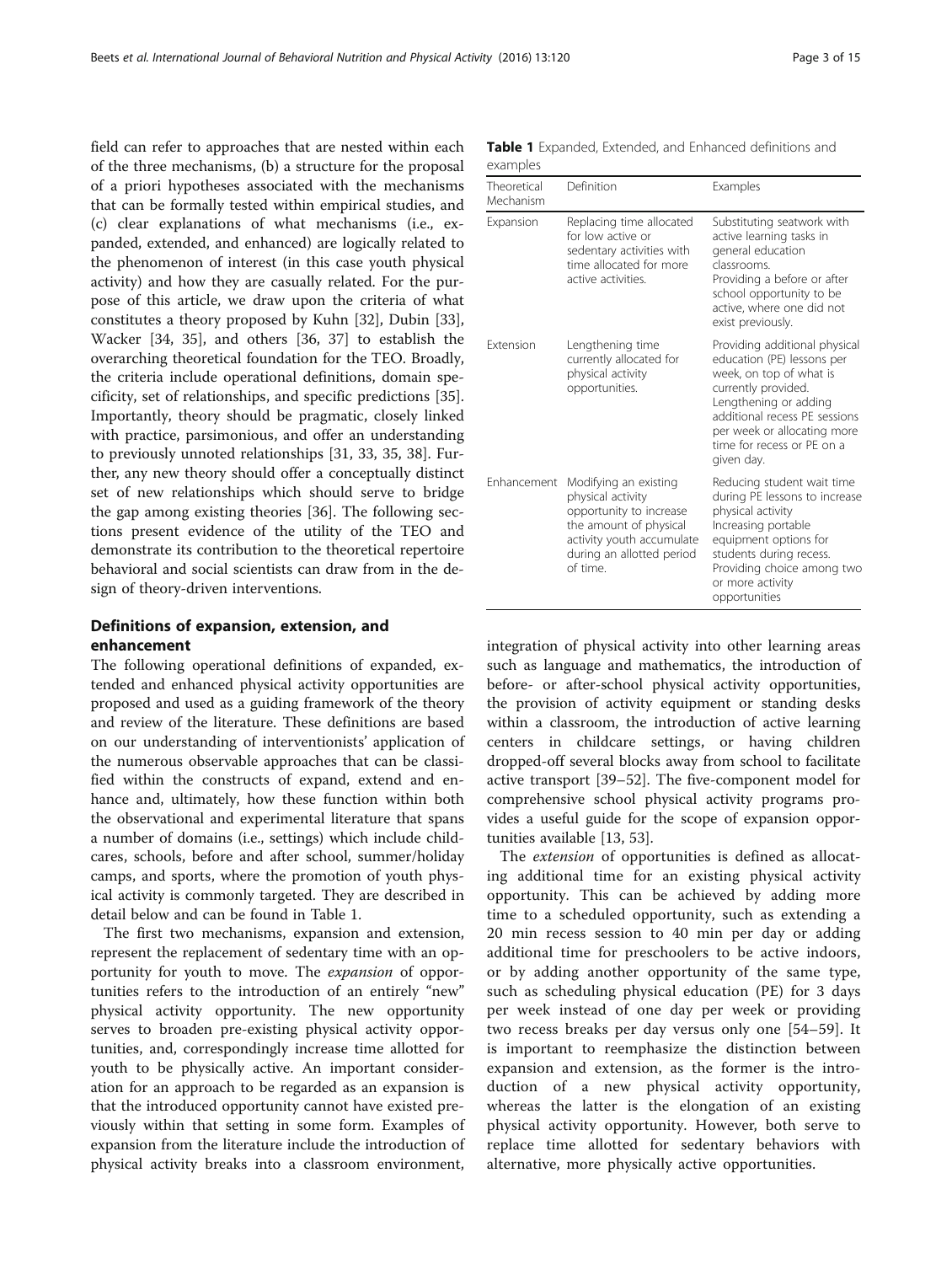An enhancement of opportunities is defined as the modification of an existing physical activity opportunity to increase the amount of physical activity accumulated during that opportunity. Examples include enhancing the quality of a PE lesson, sport practices, or afterschool or summer/holiday camps to maximize the amount of physical activity that occurs above routine practice or enhancing the playground environment to make it more physically active [\[57](#page-13-0), [60](#page-13-0)–[66](#page-13-0)]. Enhancements typically involve training supervisors (i.e., teachers, staff, or parents) to modify games or deliver more active lessons, changing curricula to introduce more variety of physical activities for youth, purchasing and making more accessible portable or fixed play equipment, or the use of playground markings to increase youth physical activity.

# Empirical evidence

The following section presents examples drawn from the empirical literature to illustrate the casual relationships among expansion, extension, and enhancement with changes in physical activity within youth physical activity interventions. Evidence is drawn from both observational and experimental studies to support that, either singularly or in combination, expansion, extension, and enhancement have a substantial impact on youth physical activity. A basic assumption (and testable hypothesis) underlying the TEO is that the presence of new activity opportunities (i.e., extension), the elongation of existing activity opportunities (i.e., expansion), and/or the modification of existing activity opportunities to make them more active (i.e., enhancement) will lead to increased physical activity of youth who come into contact with these opportunities. The empirical evidence presented is not intended to serve as an exhaustive

review of all published studies applying/investigating one or more of these mechanisms. Rather, examples have been identified to illustrate how these mechanisms theoretically operate in observational research and function to increase youth physical activity in experimental research.

# Expansion

Two recent experimental studies provide excellent examples of how expansion operates. These two studies focused on the introduction of a new physical activity opportunity two to three days per week in the hours immediately after the end of the school day [[26](#page-12-0), [27\]](#page-12-0). The interventions were grounded in the Self Determination Theory and/or the Social Cognitive Theory and were designed to promote behavioral skills for engaging in physical activity outside of the program, as well as to promote physical activity during the program by offering different choices for physical activity within an autonomy-supported environment. Both studies demonstrated that when the participants attended the program, increases in their physical activity levels were observed. Importantly, both studies reported that once the opportunity ended after the 17- and 20-week trial periods, participants' activity returned to baseline levels. Further, support of expansion was found when participants' activity levels on the two or three days that the program was offered were compared to activity levels during nonprogram days. Both studies observed higher levels of physical activity on days when the program operated over the 17- and 20-week trial compared to days during the week when the program was not offered (see Fig. 1). These studies provide important evidence that the reason for the increase in physical activity was the addition of physical

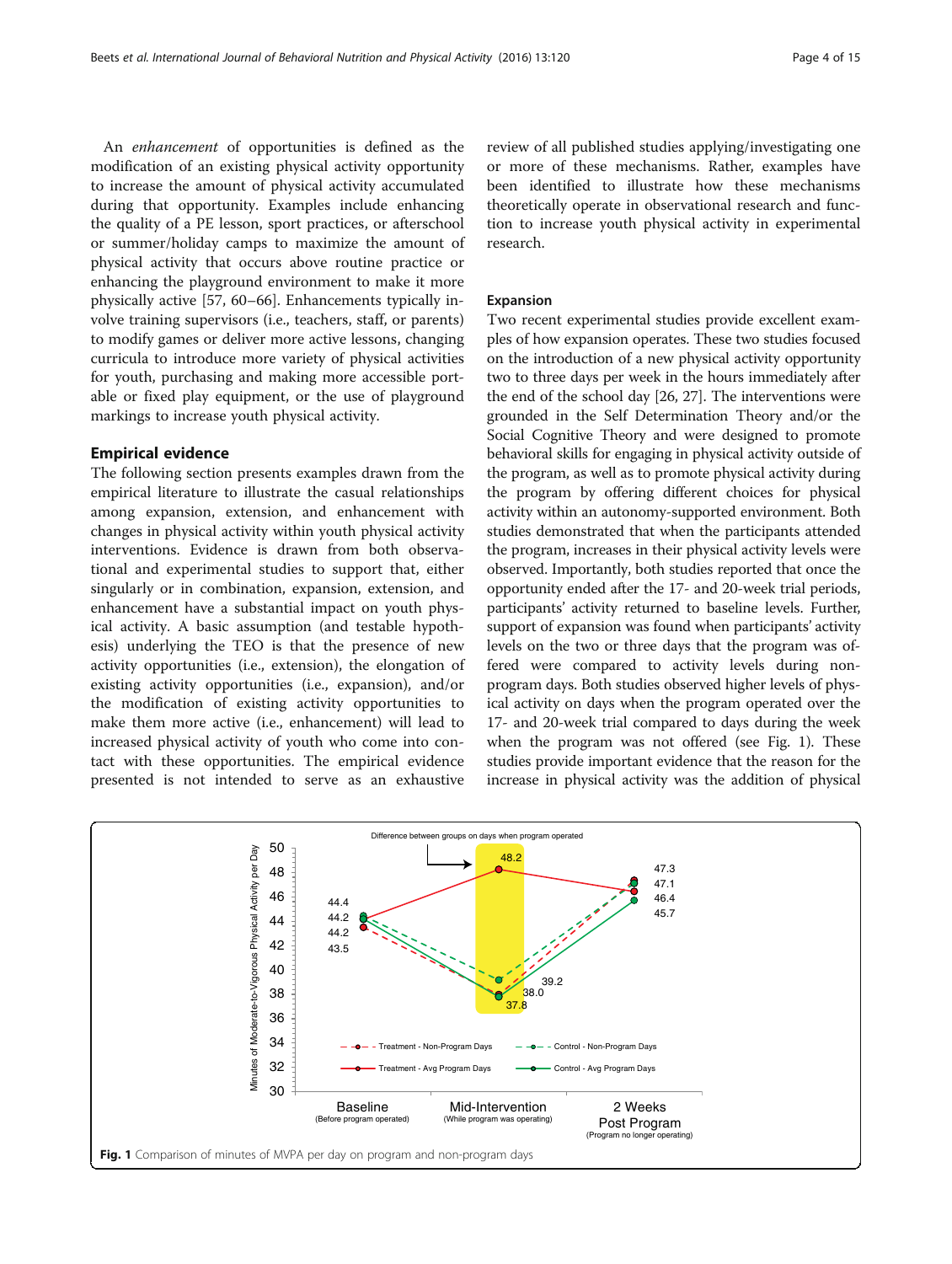activity opportunities by introducing a new activity opportunity (i.e., expanding) two or three times per week.

Much like adding a new after school program that promotes activity, classroom-based approaches (a form of expansion) increase activity levels by replacing sedentary time in the classroom [\[67](#page-13-0)]. These interventions focus on exchanging sedentary activities (i.e., seatwork) with physically active lessons, active transitions, and movement breaks within general education classrooms [[41,](#page-12-0) [68](#page-13-0)–[71](#page-13-0)]. Not surprisingly, when time allocated for students to be sedentary is replaced with an opportunity to be active, youth are more active – at least within the classroom. A recent quantitative review by Erwin and colleagues [\[67](#page-13-0)] on the impact of classroom-based physical activity interventions on youth physical activity found that, compared to routine activity levels in the classroom, classroom-based physical activity interventions elicit an average pooled effect size of 0.99.

# **Extension**

For extension, some of the more consistent evidence supporting its utility comes from observational studies comparing youth physical activity levels on school days with and without an existing physical activity opportunity (e.g., PE or recess) [[56, 72\]](#page-13-0). Further, additional studies have identified differing lengths of time allotted for the same opportunity and corresponding physical activity levels of youth [\[73](#page-13-0), [74\]](#page-13-0). One of the more recent examples of extension comes from a observational study by Brusseau et al. [\[56](#page-13-0)]. In this study, the physical activity levels of elementary-age students were compared across school days where various combinations and amounts of existing physical activity opportunities were provided. They found children were most active on days where the most opportunities were available during school, in the form of a 30 min PE class and one or more recesses

lasting 15–20 min (12.7 and 15.3 min of MVPA per day), compared to days when only one 20 min recess opportunity was provided (7.1 min of MVPA per day, see Fig. 2). The research literature on segmented school days supports these findings, with children accumulating greater amounts of activity on days where a single PE class or recess session is offered compared to days without these opportunities [\[72, 75](#page-13-0)–[81](#page-13-0)].

Fewer studies have compared the activity levels of youth across different lengths of the same physical activity opportunity. One observational study compared the activity levels of students who received three different lengths of recess sessions (see Fig. [3](#page-5-0)) [[73](#page-13-0)]. This study found that recess durations of 40 min or longer were associated with the greatest amount of physical activity (median 1,867 steps per session), compared to recess durations of 20–40 min (median 1,487 steps per session) and recess lasting less than 20 min (median 968 steps per session) [[73\]](#page-13-0). Other studies support these findings, with children who are provided longer durations of an activity period accumulating a greater amount of activity compared to children who are provided with shorter durations of the activity opportunity [\[82, 83\]](#page-13-0).

There are fewer experimental examples of the impact of the extension approach on youth physical activity. The clearest example was demonstrated in a recently completed group randomized controlled trial in 20 afterschool programs conducted by Craddock et al. [\[84](#page-13-0)]. Intervention programs received a multicomponent intervention in addition to increasing the amount of time scheduled for PA opportunities by +24.8 min per day (from 37 to 61 min per day, see Fig. [4\)](#page-5-0). This corresponded with an increase of +8.7 min of MVPA per day (23.8 vs. 32.5 min of MVPA per day) by post-assessment. An important aspect of this study was that the control group, which did not receive any of the intervention,

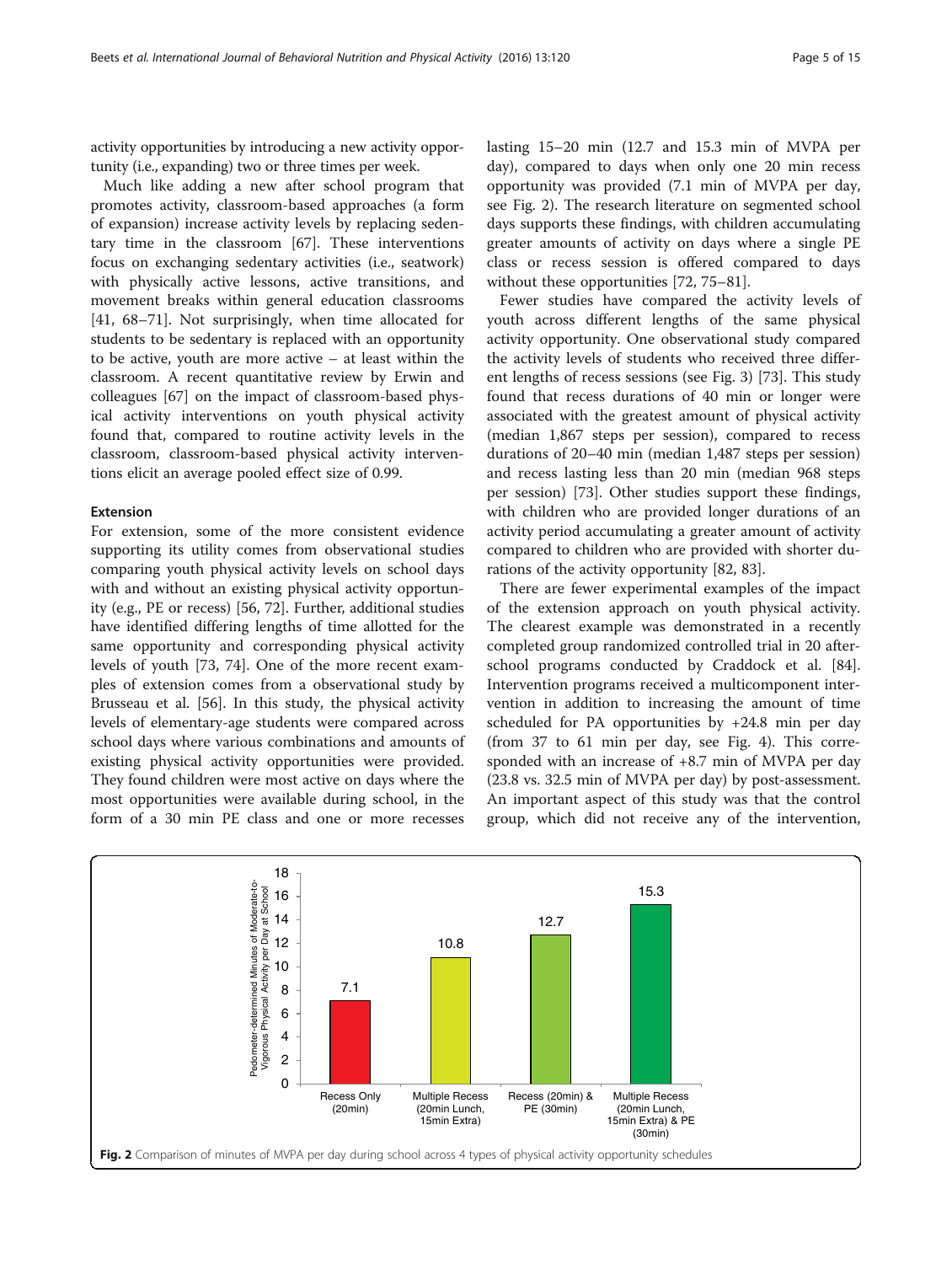<span id="page-5-0"></span>

also increased the amount of time scheduled for physical activity opportunities by +23.1 min per day (47–70 min per day) and saw an identical increase in MVPA of +9.2 min per day (30.4–39.6 min of MVPA per day). This study provides key evidence that the extension of the time allotted for pre-existing physical activity opportunities can provide substantial increases in MVPA. This experimental finding is supported by observational studies that show longer physical activity opportunities are associated with higher levels of physical activity among youth [\[73\]](#page-13-0).

# Enhancement

Modest support of the enhancement approach of the TEO comes from several systematic reviews and meta-

analyses of interventions in PE and recess. A review and meta-analysis [[61\]](#page-13-0) of interventions in the PE setting found 14 studies that enhanced PE lessons either through curricula adoption, teacher professional development training, or infusing high intensity physical activities into PE lessons. Overall, enhancements led to an average increase of  $\sim$ 10% in the proportion of time spent in MVPA during a PE lesson. For an average PE lesson length of 45 min, capitalizing on enhancement would result in approximately 5 additional minutes of MVPA per lesson [\[85](#page-13-0)]. Enhancements in the recess setting show similar promising results. A review [[60\]](#page-13-0) of 13 interventions targeting enhancements during recess reported the most common enhancements were adding equipment, painting playground markings or designated play zones,

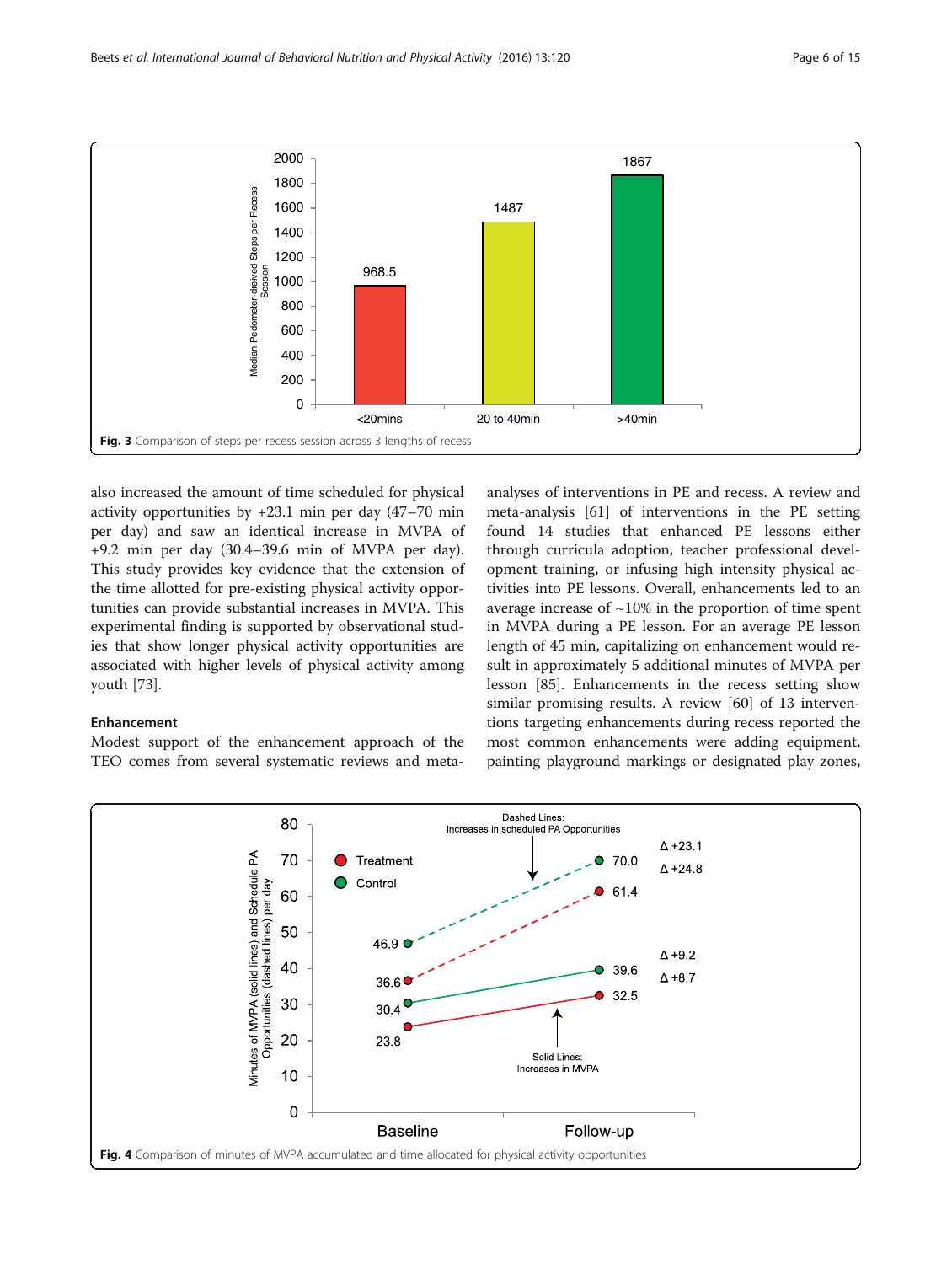and/or working with teachers to lead or facilitate students' activity. Of the 13 studies included in the review, 12 reported a statistically significant improvement in students' activity with the percentage of time spent active during recess increasing from 5% to greater than 30%. Based on these reviews, enhancements can lead to important increases in activity levels within the settings where the enhancements occurred (PE or recess) without an increase in the time allotted for the physical activity opportunity. Further, enhancements have the additional benefits of enhancing teacher professional development, improving quality pedagogy, and enhancing curricula.

# Extension and enhancement

In several studies, extension has been incorporated along with another, most commonly enhancement. One of the earliest examples incorporating extension and enhancement comes from the SPARK PE group randomized control trial conducted by Sallis et al. [[54, 55\]](#page-13-0). The intervention focused on providing more PE sessions per week (38 min of PE per week for control schools vs. 65 and 80 min per week for the intervention schools) as well as enhancing the delivery of PE through teacher professional development training focused on maximizing activity during scheduled PE classes. The authors found that children attending schools with the most PE minutes scheduled per week accumulated the greatest amount of MVPA per week (40.2 min per week) compared to schools with the least amount of PE scheduled per week (17.8 min per week, see Fig. 5). The comparison among conditions regarding enhancements was less dramatic, with professional development leading to approximately 50% of class time spent in MVPA, compared to 47% in classes without the enhancement. Had the control schools offered PE at the same rate as the intervention schools (3 days per week), children would have accumulated 37.6 min of MVPA per week (47% of

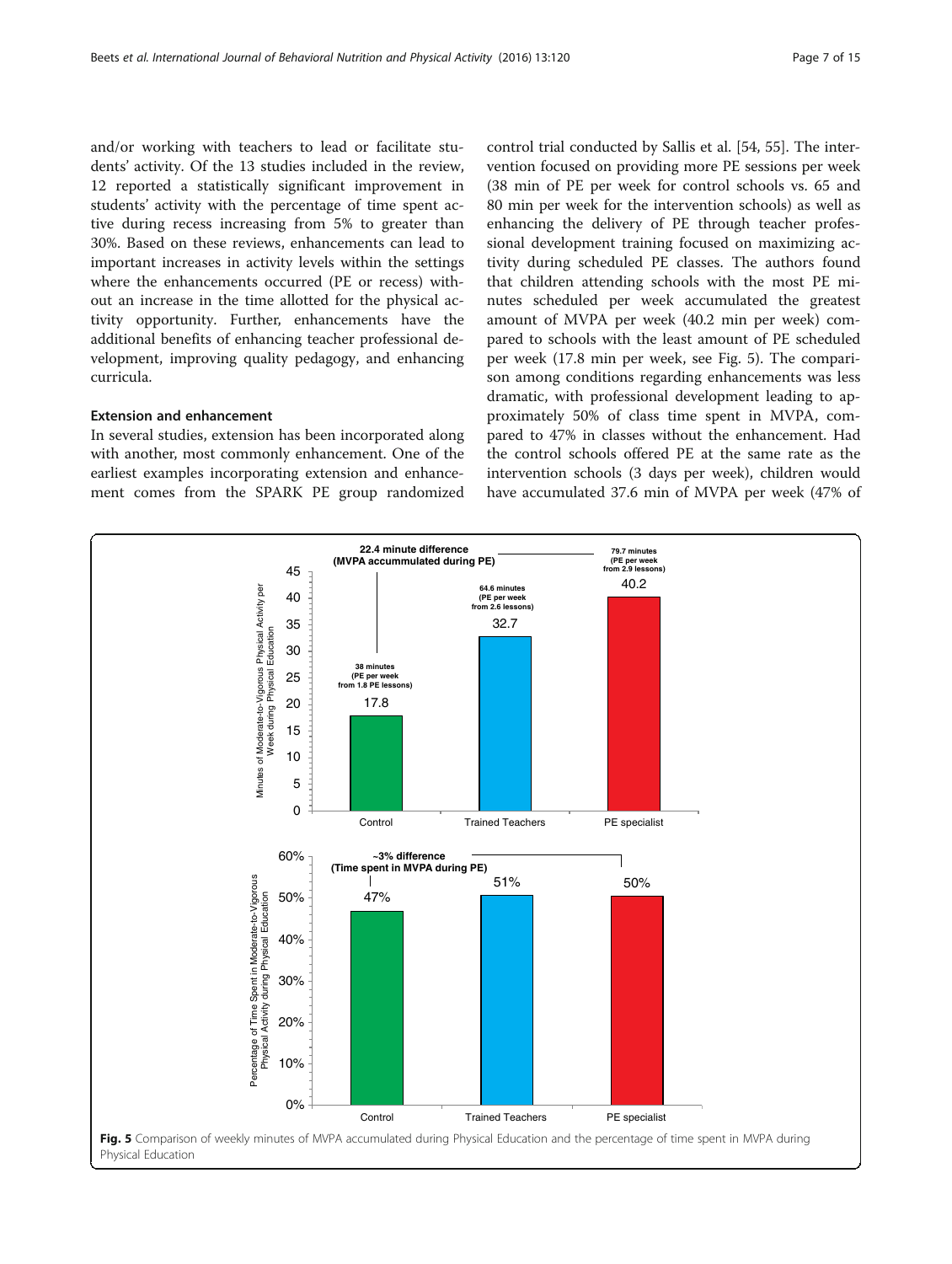80 min for PE) compared to the 40 min of MVPA per week accumulated in the intervention schools. It is important to highlight that comparisons of MVPA across conditions were all made at a weekly level. Furthermore, no baseline data were presented in the original study, thus it is difficult to determine the extent of change that occurred as a result of implementing the intervention.

A quasi-experimental study by Moller et al. [[86](#page-13-0)]. also incorporated both extension and enhancement. The intervention extended PE from the standard 90 min per week to 4.5 h per week and targeted enhancing the activity levels obtained by students during PE by using a sport-focused PE curriculum [[86](#page-13-0)]. Estimates of activity showed students attending schools with 4.5 h of PE engaged in 59 and 48.5 min (boys and girls, respectively) of MVPA per week during PE compared to 24.5 and 19 min (boys and girls, respectively) of MVPA per week during PE in those attending schools with the standard 90 min of PE per week. Overall, in-school estimates of activity showed students in schools with 4.5 h of PE per week accumulated 185 and 130 min (boys and girls, respectively) of MVPA per week in-school for students attending the extra PE schools compared to 143 and 100 min (boys and girls, respectively) of MVPA per week for students attending schools with only 90 min PE per week. When examining the impact of enhancement, boys and girls attending intervention schools achieved 21–29% and 17–23% of PE in MVPA, respectively, compared to 26–29% and 20–22% for boys and girls, respectively, in comparison schools. One of the major limitations of this study was no baseline data were collected prior to the increase in PE. Yet, similar to the SPARK study [\[55](#page-13-0)], extension was more effective than the enhancement in increasing MVPA. Nevertheless, consistent with previous studies [[55, 84](#page-13-0)], the more time allotted for existing PA opportunities during the week translates into a greater accumulation of activity than the increases observed solely from enhancements.

# Expansion, extension, and enhancement

Finally, an excellent illustration of an intervention that used all three TEO mechanisms can be found in the KISS study (Kinder-Sportstudie) [[87\]](#page-13-0). The intervention involved 3–5 physical activity breaks during academic lessons (expansion), adding two more days of PE per week (3 –5 days, expansion), and augmenting the MVPA elicited during lessons in these two additional PE days by recruiting trained PE specialists to deliver PE as opposed to the regular classroom teacher (enhancement). These changes led to an increase of +7 min of MVPA (38–45 min) per day during school compared to a 5 min decrease in MVPA minutes per day (37–32 min) in the control schools.

# Intervention, practice, and policy considerations when applying the TEO

Although there is considerable evidence supporting that the appropriate use of the TEO leads to increases in youth physical activity, there are a number of considerations that require attention from intervention scientists, practitioners, and policy makers when incorporating them effectively within an intervention to promote youth activity. These considerations are discussed below.

# Target of Intervention

Many youth physical activity interventions focus almost exclusively on intra- or inter-personal behavioral theories targeting the youth participating [[17, 18](#page-12-0)]. Those studies utilizing such theoretical approaches have rarely demonstrated change in the mediating variables associated with subsequent changes in youth physical activity [[8\]](#page-12-0). Hence, we believe these efforts are largely misplaced in assuming children and adolescents are autonomous agents in their physical activity decision making. The literature, however, would suggest that youth are largely active when provided either compulsory activity opportunities or opt to participate in voluntary activity opportunities [[26, 27](#page-12-0), [56, 62, 67, 72, 77](#page-13-0), [88](#page-13-0)–[91\]](#page-14-0). Because of this, when interventions incorporate one or more of the three approaches, effort should be directed at those involved in making decisions surrounding expansion, extension, or enhancement.

The TEO targets various levels within an ecological model, thereby necessitating different intervention strategies depending on which mechanism is used. For instance, using extension (either to elongate time for a physical activity opportunity or to add additional days during the week that a physical activity opportunity occurs) requires decisions to be made by individuals other than the youth who ultimately participate in and benefit from these opportunities. These decision makers, who could be school administrators or those who oversee program operations, would need to decide whether adding more time for an existing physical activity opportunity would be beneficial, and most importantly, what existing sedentary time this extended opportunity would replace. In terms of school-based interventions, adding more time for PE or recess would be a policy-related decision and come at the cost of reduced time for other, presumably higher priority areas, such as English and Math. Thus, while allocating more time for existing physical activity opportunities like PE and recess have consistent observational and experimental support for increasing youth physical activity, the focus of the intervention should shift from children and adolescents as decision-makers to those who govern the settings or policies the intervention is hoping to alter and how one can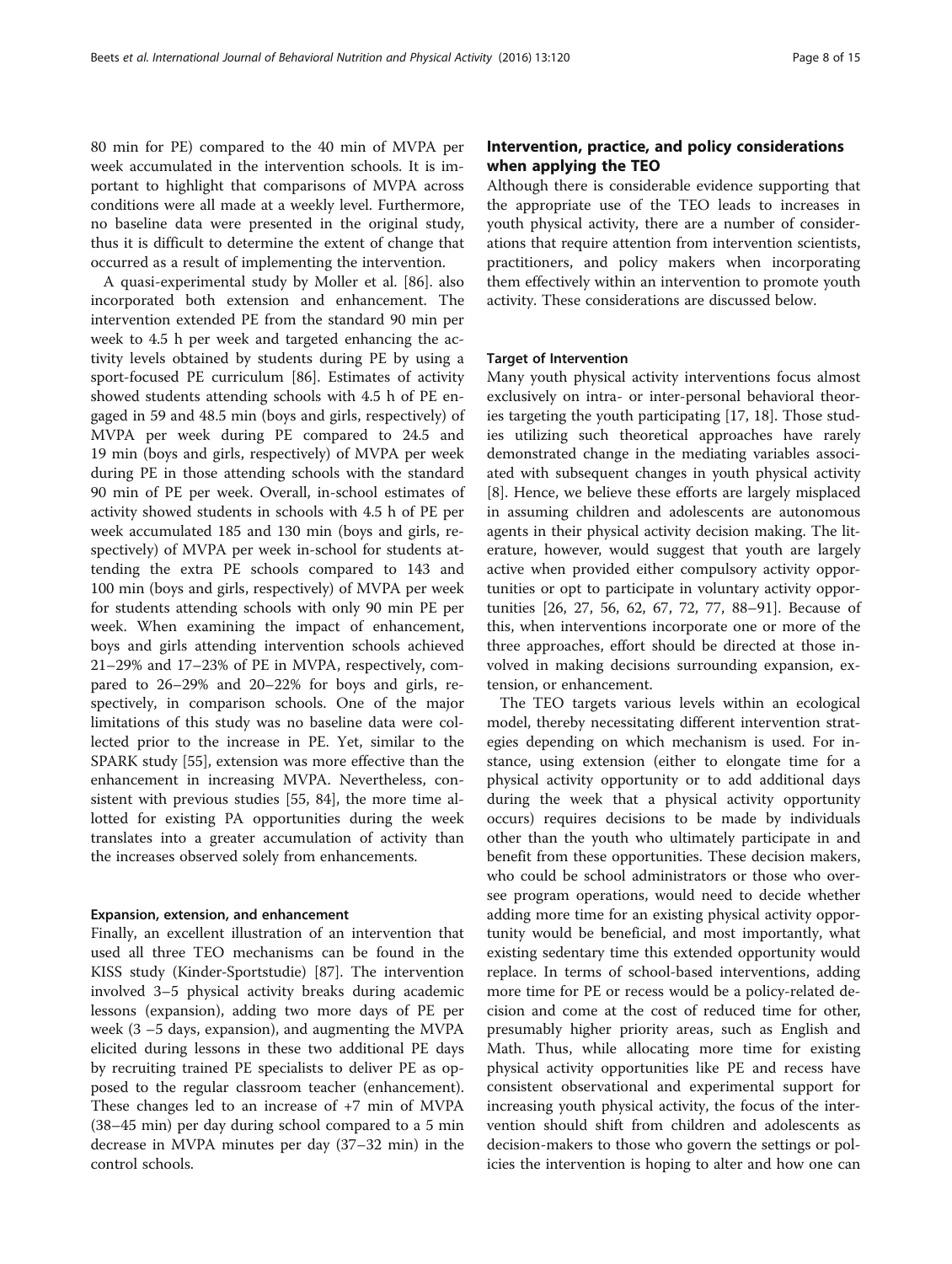get them to extend physical activity opportunities for youth.

Similar considerations need to be made in implementing enhancement and expansion. The majority of enhancements to PE and the addition of classroom-based physical activity interventions have shown increases in youth physical activity. The question then becomes, "What is it about the implementers (the classroom or PE teachers) that needs to be considered for this type of intervention to be implemented and, importantly, sustained over time?" We should also be asking, "What are these implementers willing to do, what skills do they need, and what materials/strategies are they most likely to use on a regular basis? [[92\]](#page-14-0)" These are just some of the questions our interventions have yet to adequately address, but are central to maximizing the impact of the expansions or enhancements. Asking classroom teachers to start infusing physical activity into academic lessons or to reserve a period of time for an activity break requires different levels of involvement, commitment, and intervention approaches that largely focus on the teachers and administrators, not the students. An important consideration when designing future studies using expansion or enhancement is whether increased activity should be a primary or process outcome. The literature to date is fairly robust in demonstrating that when more activity opportunities are provided or existing ones enhanced, youth are more active. To augment this literature, it is now paramount to identify how potential implementers conduct their daily work, what such individuals can do to expand and/or enhance physical activity opportunities, and how willing such individuals are to take on implementation responsibilities.

# Voluntary vs. compulsory attendance

Those physical activity opportunities that modify, elongate, or introduce new physical activity opportunities during the school day have the broadest reach since attendance in these opportunities is largely mandatory – they occur when school is in session. The greatest gains from a public health perspective, therefore, will be from the compulsory application of the TEO within the school environment where youth cannot "opt out" of the expanded, extended, or enhanced physical activity opportunities. The literature is fairly robust in regards to increasing physical activity within a setting where the intervention is delivered, yet limited evidence exists on the ability to influence active elsewhere in the day, outside of the setting where the intervention was delivered [[93\]](#page-14-0). Embedding the TEO within the school day may also be most beneficial in helping those youth who are the least motivated to participate in physical activity. For example, a study by Alderman et al. [\[72\]](#page-13-0) found that the least active middle schoolers (based on the lowest tertile of daily step counts) accumulated 31% more steps on days PE was offered, compared to days without PE. Additional evidence comes from a study by Fairclough et al. [[94\]](#page-14-0) who reported that estimates of in-school MVPA were more similar between high and low active 10–11 year-olds (28.4 vs. 23.3 min of MVPA per day, respectively) compared to MVPA accumulated outside of school between high and low active youth (38.4 vs. 29.7 min of MVPA per day, respectively). Thus, the compulsory nature of the activity opportunities, such as PE, recess, and lunch breaks, appears to serve as a necessary factor in getting youth more active, especially those who may not voluntarily participate in an activity experience outside of the structured setting.

When expanding physical activity opportunities outside of the regular school day, attendance at new programs is voluntary and, by its very nature, challenging. Studies that developed new physical activity opportunities in the hours after the school day consistently report attendance is less than optimal [\[26, 27,](#page-12-0) [95](#page-14-0)–[97](#page-14-0)]. However, when youth do attend these voluntary opportunities they exhibit higher levels of physical activity compared to days they do not attend or the program does not operate [[26, 27](#page-12-0)]. Given this, expanding voluntary physical activity opportunities is highly effective at increasing PA for those youth who attend. The question is then, "How do we get more youth to attend (and/or keep attending) such programs?" Extensive formative work went into the development of these voluntary physical activity opportunities to ensure the program provided activities that were either culturally tailored or had other programmatic components that appealed to the target population [[26,](#page-12-0) [95](#page-14-0)]. Moreover, these studies delivered activities founded in complex behavioral theory designed to maximize motivation for involvement both within and outside of program operating hours [\[26, 27](#page-12-0)]. For example, one study [\[26\]](#page-12-0) conducted extensive formative work to design an after-school program that appealed to girls [[98](#page-14-0), [99](#page-14-0)]. However, in the larger-scale trial [[26](#page-12-0)], attendance at the program was minimal and psychosocial outcomes indicated that girls receiving the dance intervention reduced their motivation for physical activity. Collectively across studies, the formative work conducted appeared to minimally influence attendance rates.

Based on this, it seems as a field we are missing something. Perhaps the methods for understanding what youth want out of a physical activity experience are limited. When conducting formative studies, questions are typically focused on understanding the activities the target population enjoys. However, such answers provide little information on whether or not they would be willing to attend a program voluntarily. Further, attendance at voluntary programs may not be a decision within youth's locus of control. Reasons for not attending may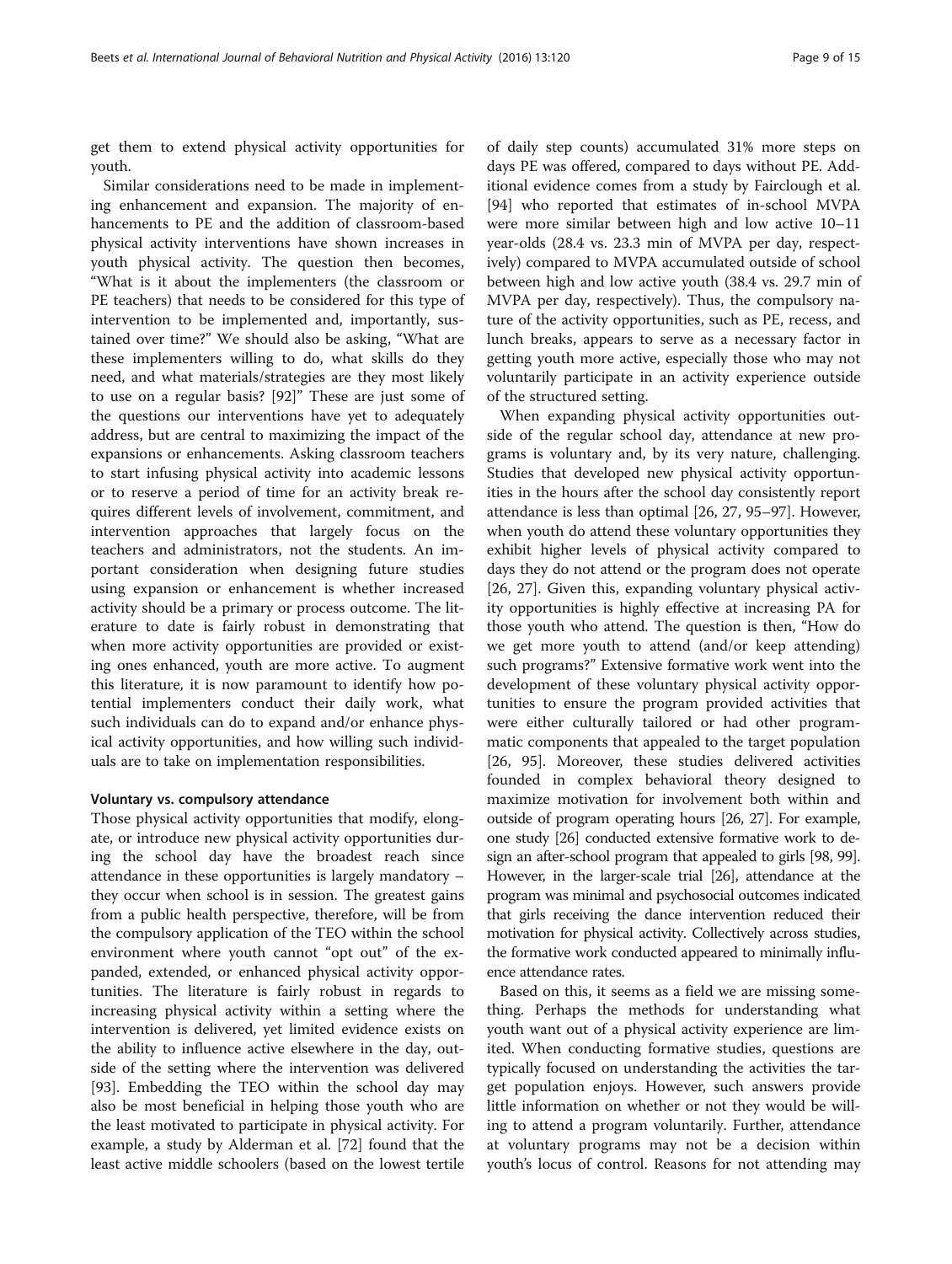relate more strongly to parental obligations, lack of transportation to and from the opportunity, costs associated with fee-based programs or lack of motivation to participate in such programs. These issues have yet to be answered and are important considerations for those seeking to develop and deliver voluntary physical activity opportunities with substantial reach.

As a field we also have to consider whether developing and operating new programs either before- or afterschool is a business in which we should be involved. Operating a program for youth involves more than providing a physical activity experience for a limited period of time. There is liability insurance, enrollment and retention of children, attendance rates, dealing with parent expectations, providing transportation to and from the program, and negotiating with schools for space. These are only a few of the day-to-day operational logistics that have to be continuously monitored to ensure the program runs smoothly. These operational logistics are ones many for- and non-profit organizations, such as YMCAs and Boys and Girls Clubs, have extensive experience with. Further, if a new program is introduced and is financed by outside resources (most likely in the form of a grant), interventionists need to have a firm business plan for the program's continuation once grant funding ceases. This calls into question the benefit of programs that simply disappear after a few weeks of operation, especially if the improvements in activity levels were entirely due to having access to the program.

# Gains in one setting, losses in another?

An important question that has yet to be fully answered is whether expanding, extending, and/or enhancing PA opportunities in one setting are offset by decreases in activity in another. In the KISS study [\[87](#page-13-0)], increases in MVPA were reported during the school day for the intervention schools, yet total daily MVPA was identical from baseline to post-assessment (see Fig. 6). Moller et al. [\[86\]](#page-13-0) examined 4.5 h per week of PE vs. 90 min per week and showed similar results to the KISS study. Inschool estimates of MVPA favored schools with extended PE, but overall daily MVPA levels were identical between groups.

Prior studies suggest youth do not lower their activity levels in one setting when provided with more physical activity opportunities and volume of activity in another [[100, 101](#page-14-0)]. However, other recent studies suggest youth with high amounts of activity on one day compensate by lowering their activity on a subsequent day [[102](#page-14-0)]. Further, some studies suggest there is an activitystat, that hypothesizes children decrease their physical activity in some parts of the day to offset increases in physical activity during other parts of the day, which helps them to maintain a constant level of daily physical activity [[101](#page-14-0)]. It is important to note that most of the studies testing the activitystat hypotheses have been cross-sectional. Although a definitive answer to this is unavailable and further experimental evidence is needed, the evidence from several interventions suggests that targeting increases in physical activity in one setting may not lead to overall improvements in youth activity levels [\[86, 87\]](#page-13-0).

The potential to compensate for gains in physical activity in one setting by decreasing activity in another is highly problematic for interventionists and future studies need to provide information to inform physical activity promoters as to whether or not such a phenomenon has occurred. While a number of studies provide estimates of total daily physical activity or physical activity by intervention setting (e.g., during the classroom or PE), many do not present both. A consideration for future

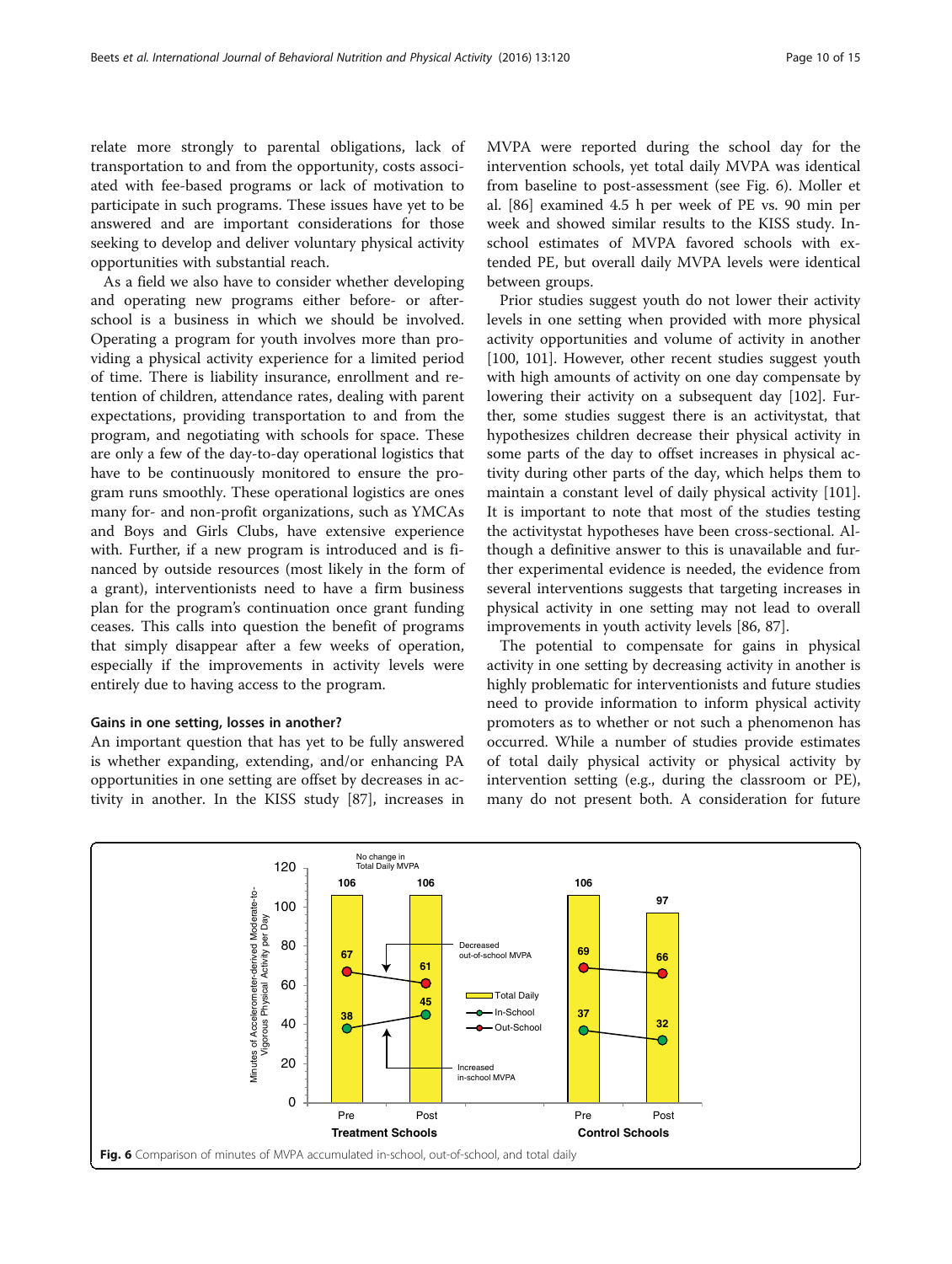studies is to report activity outcomes for various time segments during the day when the intervention was delivered, as well as across the entire day [[103\]](#page-14-0). An example of this would be to collect and report classroom physical activity, total in-school physical activity, and total daily physical activity for an intervention focused on classroom physical activity opportunities. Another example would be to provide estimates of physical activity when the program is offered, such as on the 2 or 3 days per week when the program operated, along with the estimates of physical activity when the program was not offered – the remaining 2 or 3 days on non-program days [[104](#page-14-0)]. The utility of presenting activity levels in this way is the ability to examine an intervention's impact in the targeted setting along with total daily increases or decreases in activity. This would help to avoid erroneous conclusions that interventions were ineffective when in fact the effect may have been suppressed because activity levels were averaged across settings or segments within a day not being targeted by the intervention, or days an intervention did not occur [[26](#page-12-0), [105, 106\]](#page-14-0). The collection and reporting of this information would provide evidence on whether an intervention has the desired effect in a given setting or segment of day and whether the intervention contributes to increases in total daily physical activity, which is likely the ultimate goal.

# Which TEO mechanism to use? Practicality, implementation, and cost

It is important to consider that each of the three TEO mechanisms comes with unique considerations regarding practicality, implementation, and cost. For instance, expansion and extension provide additional time for physical activity, yet accomplish this by either adding to pre-existing opportunities or introducing completely new opportunities. Both replace time allotted to other sedentary opportunities, but require different levels/targets for intervention. For instance, adding time to an existing opportunity, such as adding 15 min to an existing PE lesson or recess period, would require a different set of intervention strategies that include working with school or district personnel, compared to training teachers to deliver classroom-based activity breaks or infusing physical activity into an academic curriculum. These differences each have associated practicality considerations, such as whether school officials are willing to replace academic time for additional physical activity time in the form of more recess periods or PE or if classroom teachers are willing to use physical activity breaks or infuse physical activity into academic lessons. Practically, one could argue that it's more likely classroom teachers would include physical activity in their classrooms rather than school officials altering the time allocated for physical activity by removing time from academics to have more recess or PE, even though essentially both approaches would be removing time from academics, unless activity is infused into the academic routine. In other settings outside of school, such as before- and after-school programs or childcare centers, extending the amount of time allotted for physical activity or expanding physical activity opportunities may be easier to accomplish given the lower external pressures related to academic and learning outcomes.

Implementation and its monitoring would also vary across extension and expansion. For extension, elongating a PE lesson or adding an additional recess each day would, in theory, require less from an implementation approach, since this time segment would be added to a school's schedule. The key for high implementation would then be to ensure a school "sticks" with its daily schedule. This may require more up-front work with schools and districts to attain buy-in from them to alter a school's daily schedule. At least one study has shown that schools do not necessarily adhere to their daily schedule for PE, suggesting some need for continuous monitoring at the school level [[107](#page-14-0)]. However, ensuring adherence to the daily schedule may require fewer resources and less complex processes than working with all teachers within a school to utilize some form of physical activity in their classroom at a sufficient frequency to impact youth physical activity [[108\]](#page-14-0).

Issues of implementation also relate to monetary costs associated with selecting an approach within one of the three mechanisms. Training classroom teachers to deliver physical activity breaks with fidelity, purchasing equipment or materials, and conducting follow-up visits and trainings may be more costly from an intervention delivery standpoint than working with school or districtlevel officials to alter school schedules to include additional physical activity opportunities [[109\]](#page-14-0). Thus, while practicality is limited using extension compared to expansion, the overall cost of delivery of extension may be substantially reduced given the targeted level of the intervention as well as a potentially higher level of implementation.

When expansion and extension are not possible, enhancement of existing physical activity opportunities, such as recess and PE, are an option. In terms of practicality, it is high. PE teachers often receive some form of continuing education or professional development training as part of their employment. This time, which is already built into school schedules, could be used towards training teachers to enhance PE. Ensuring high quality implementation of PE enhancements, however, may be difficult and costly. Previous studies have shown that achieving adequate implementation to enhance children's physical activity may require well trained PE consultants to visit schools once every 2 weeks for 2 years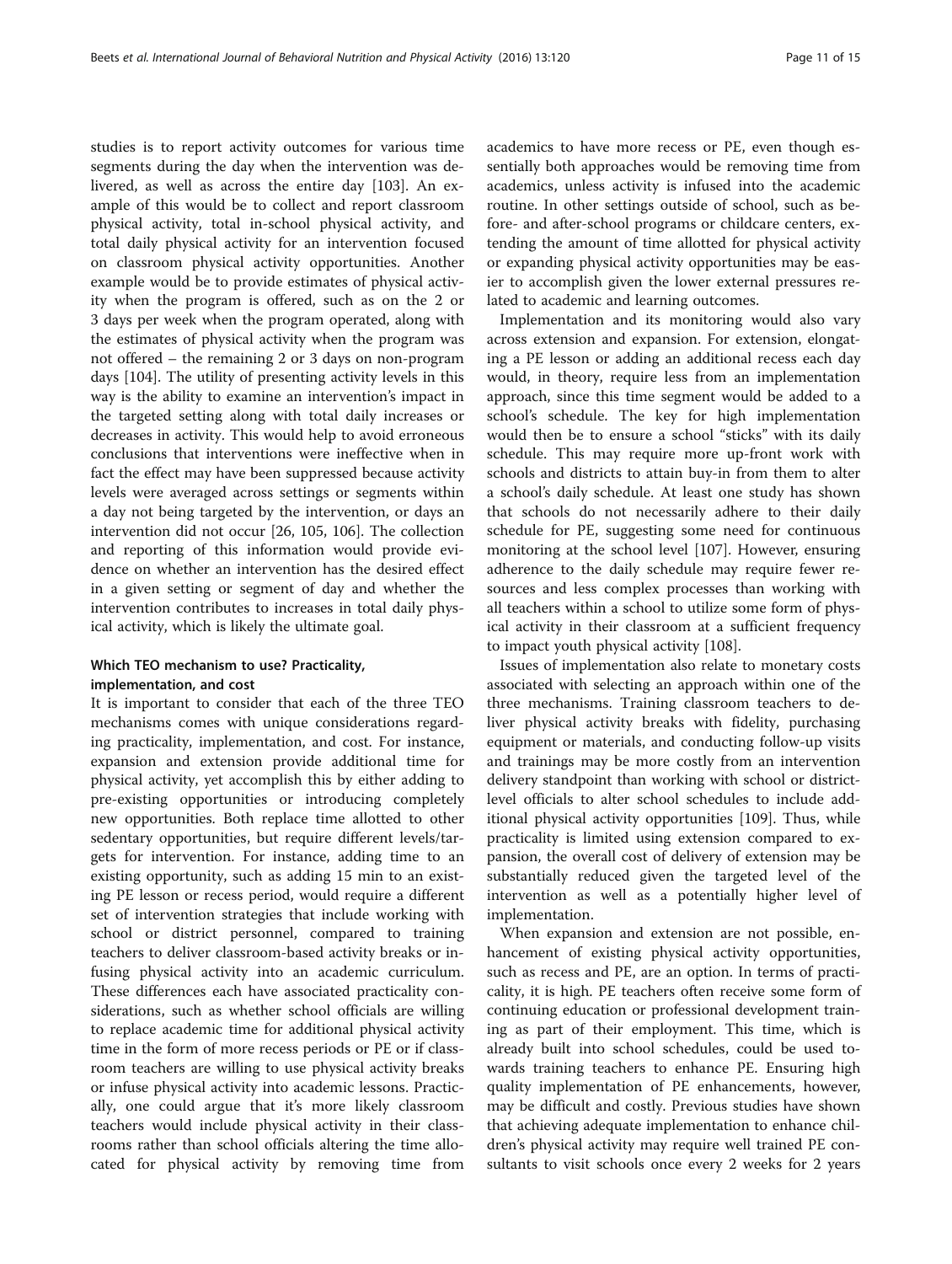<span id="page-11-0"></span>[[110\]](#page-14-0) or up to 32 h of professional development training [[55\]](#page-13-0). Further, recent cost analyses show increasing MVPA in PE by 1.9 min for all children in the U.S. would cost approximately \$70.7 million during the first year, of which \$68 million (96%) would go towards the purchase of curriculum and equipment sets [[111\]](#page-14-0). These costs do not include the extensive hourly training or biweekly on-site one-on-one trainings required to achieve a minimal increase in the percentage of time spent in MVPA during PE [[55,](#page-13-0) [110](#page-14-0)]. Such costs may be outside what schools are willing to pay and little attention has been paid to this issue. Other approaches within enhancement, such as modifying playgrounds with different colored markings or purchasing portable play equipment may require less resources and additional follow-up but the longer-term effectiveness of these approaches is unknown [\[60](#page-13-0)].

# Summary

While evidence has been presented on the utility of enhancing, extending, and expanding physical activity opportunities, when improperly used or embedded within larger intervention frameworks, they can be ineffective. Hence, not all studies that incorporate one or more of these have been successful. How and where they are applied is, therefore, critical for success. Studies that expand opportunities outside of the regular school day report problems with attendance, but youth who do attend the program are more active than on nonattendance or non-program days. Approaches embedded within a compulsory environment (e.g., infusing PA into academic classrooms, enhancing required PE classes, making improvements to the playground for recess) impact all youth to increase their physical activity but issues arise with whether those in charge (e.g., school principals, after school program directors) are willing to reallocate time in a schedule to increase opportunities for youth to be active. Interventions need to be designed with these considerations in mind.

In conclusion, the TEO offers a new way to understand youth physical activity behaviors across all settings where youth physical activity is intervened upon. The TEO clarifies previously unnoted relationships in the literature with the explicit identification of fundamental mechanisms accounting for change in physical activity within youth physical activity interventions and presents a taxonomy by which to classify and identify appropriate targets for interventions designed to increase physical activity. Given the strong pragmatic nature of the theoretical components and the ease in which both intervention scientists and practitioners can incorporate them readily into existing interventions (or magnify their current standing when combined with classic inter- and intra-individual behavioral theories), we believe this

formalization of the TEO will propel it to the forefront in the design of future intervention studies and, through their use, lead to a greater impact on youth activity behaviors than what has been demonstrated in previous studies. We look forward to seeing the TEO receive greater attention as the field moves forward in addressing youth physical inactivity.

#### Abbreviations

MVPA: Moderate-to-vigorous physical activity; PE: Physical education; TEO: Theory of expanded, extended, and enhanced opportunities

#### Acknowledgements

We would like to thank both reviewers for their constructive and challenging feedback on the manuscript. Without these, this manuscript would not be as it appears.

# Funding

None.

#### Availability of data and supporting materials section Not Applicable.

#### Authors' contributions

MWB developed the idea and drafted the initial manuscript. All authors provided detailed comments, editing, additional resources, and approval of the final paper. All authors accept full responsibility for and have read and approved the final manuscript.

#### Competing interests

The authors declare that they have no competing interests.

#### Consent for publication

Not Applicable.

#### Ethics approval and consent to participate

Not Applicable.

#### Author details

<sup>1</sup> Arnold School of Public Health, University of South Carolina, 921 Assembly St, 1st Flr Suite, RM 131, Columbia, SC 29208, USA. <sup>2</sup>Early Start Research Institute, Faculty of Social Sciences, University of Wollongong, Wollongong, NSW, Australia.<sup>3</sup>Department of Physical Education, University of South Carolina, Columbia, SC, USA. <sup>4</sup>Priority Research Centre for Physical Activity and Nutrition, Faculty of Education and Arts, University of Newcastle, Newcastle, Australia.<sup>5</sup> Physical Activity Research Laboratory, Department of Health, Kinesiology, and Recreation, University of Utah, Salt Lake City, UT, USA. <sup>6</sup>University of Northern Colorado, Greeley, CO, USA. <sup>7</sup>Illawarra Health and Medical Research Institute, University of Wollongong, Wollongong, NSW, Australia.

### Received: 14 June 2016 Accepted: 2 November 2016 Published online: 16 November 2016

# References

- 1. Kessler R, Glasgow RE. A proposal to speed translation of healthcare research into practice: dramatic change is needed. Am J Prev Med. 2011;40: 637–44.
- 2. Dzewaltowski DA, Estabrooks PA, Glasgow RE. The future of physical activity behavior change research: what is needed to improve translation of research into health promotion practice? Exerc Sport Sci Rev. 2004;32:57–63.
- 3. Klesges LM, Dzewaltowski DA, Glasgow RE. Review of external validity reporting in childhood obesity prevention research. Am J Prev Med. 2008; 34:216–23.
- 4. Sallis JF, McKenzie TL, Beets MW, Beighle A, Erwin H, Lee S. Physical Education's Role in Public Health: Steps Forward and Backward Over 20 Years and HOPE for the Future. Res Q Exerc Sport. 2012;83:125–35.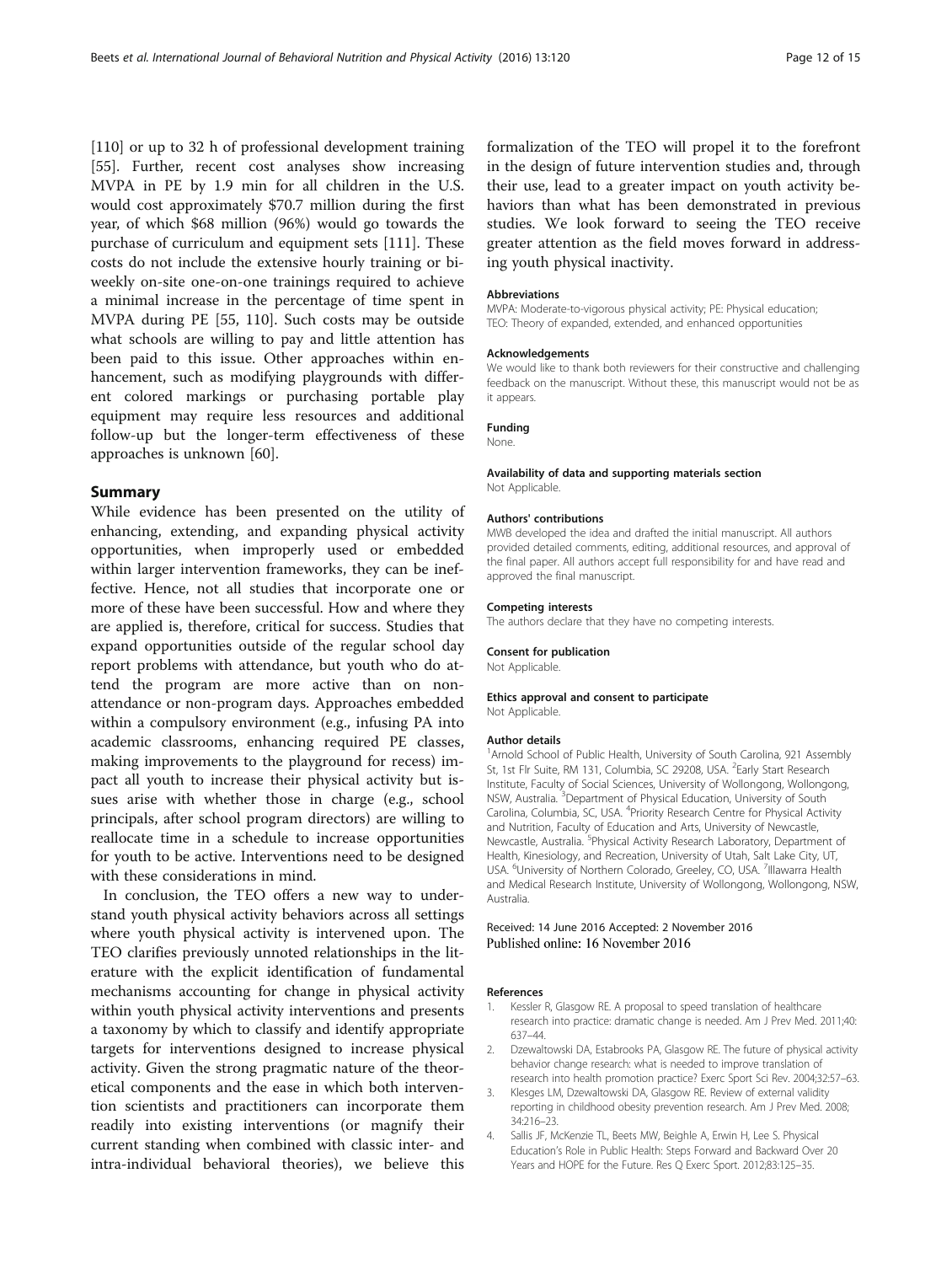- <span id="page-12-0"></span>5. Bartholomew LK, Parcel GS, Kok G. Intervention mapping: a process for developing theory- and evidence-based health education programs. Health Educ Behav. 1998;25:545–63.
- 6. Baranowski T, Anderson C, Carmack C. Mediating variable framework in physical activity interventions. How are we doing? How might we do better? Am J Prev Med. 1998;15:266–97.
- 7. Baranowski T, Jago R. Understanding the mechanisms of change in children's physical activity programs. Exerc Sport Sci Rev. 2005;33:163–8.
- 8. Lubans DR, Foster C, Biddle SJ. A review of mediators of behavior in interventions to promote physical activity among children and adolescents. Prev Med. 2008;47:463–70.
- 9. Martins J, Marques A, Sarmento H, Carreiro da Costa F. Adolescents' perspectives on the barriers and facilitators of physical activity: a systematic review of qualitative studies. Health Educ Res. 2015;30:742–55.
- 10. Craggs C, Corder K, van Sluijs EM, Griffin SJ. Determinants of change in physical activity in children and adolescents: a systematic review. Am J Prev Med. 2011;40:645–58.
- 11. Pigeot I, Baranowski T, De Henauw S, Group IIS, Consortium I. The IDEFICS intervention trial to prevent childhood obesity: design and study methods. Obes Rev. 2015;16 Suppl 2:4–15.
- 12. Group HS, Hirst K, Baranowski T, DeBar L, Foster GD, Kaufman F, Kennel P, Linder B, Schneider M, Venditti EM, Yin Z. HEALTHY study rationale, design and methods: moderating risk of type 2 diabetes in multi-ethnic middle school students. Int J Obes (Lond). 2009;33 Suppl 4:S4–20.
- 13. Carson RL, Castelli DM, Beighle A, Erwin H. School-based physical activity promotion: a conceptual framework for research and practice. Child Obes. 2014;10:100–6.
- 14. Marcus MD, Hirst K, Kaufman F, Foster GD, Baranowski T. Lessons learned from the HEALTHY primary prevention trial of risk factors for type 2 diabetes in middle school youth. Curr Diab Rep. 2013;13:63–71.
- 15. Verbestel V, De Henauw S, Barba G, Eiben G, Gallois K, Hadjigeorgiou C, Konstabel K, Maes L, Marild S, Molnar D, et al. Effectiveness of the IDEFICS intervention on objectively measured physical activity and sedentary time in European children. Obes Rev. 2015;16 Suppl 2:57–67.
- 16. Metcalf B, Henley W, Wilkin T. Effectiveness of intervention on physical activity of children: systematic review and meta-analysis of controlled trials with objectively measured outcomes (EarlyBird 54). BMJ. 2012;345:e5888.
- 17. Tymms PB, Curtis SE, Routen AC, Thomson KH, Bolden DS, Bock S, Dunn CE, Cooper AR, Elliott JG, Moore HJ, et al. Clustered randomised controlled trial of two education interventions designed to increase physical activity and well-being of secondary school students: the MOVE Project. BMJ Open. 2016;6:e009318.
- 18. Kipping RR, Howe LD, Jago R, Campbell R, Wells S, Chittleborough CR, Mytton J, Noble SM, Peters TJ, Lawlor DA. Effect of intervention aimed at increasing physical activity, reducing sedentary behaviour, and increasing fruit and vegetable consumption in children: active for Life Year 5 (AFLY5) school based cluster randomised controlled trial. BMJ. 2014;348:g3256.
- 19. Jago R, McMurray RG, Drews KL, Moe EL, Murray T, Pham TH, Venditti EM, Volpe SL. HEALTHY intervention: fitness, physical activity, and metabolic syndrome results. Med Sci Sports Exerc. 2011;43:1513–22.
- 20. Kriemler S, Meyer U, Martin E, van Sluijs EM, Andersen LB, Martin BW. Effect of school-based interventions on physical activity and fitness in children and adolescents: a review of reviews and systematic update. Br J Sports Med. 2011;45:923–30.
- 21. van Sluijs EM, Kriemler S, McMinn AM. The effect of community and family interventions on young people's physical activity levels: a review of reviews and updated systematic review. Br J Sports Med. 2011;45:914–22.
- 22. van Sluijs EM, McMinn AM, Griffin SJ. Effectiveness of interventions to promote physical activity in children and adolescents: systematic review of controlled trials. BMJ. 2007;335:703.
- 23. Baranowski T, Lytle L. Should the IDEFICS outcomes have been expected? Obes Rev. 2015;16 Suppl 2:162–72.
- 24. Haerens L, Deforche B, Maes L, Cardon G, Stevens V, De Bourdeaudhuij I. Evaluation of a 2-year physical activity and healthy eating intervention in middle school children. Health Educ Res. 2006;21:911–21.
- 25. Caballero B, Clay T, Davis SM, Ethelbah B, Rock BH, Lohman T, Norman J, Story M, Stone EJ, Stephenson L, et al. Pathways: a school-based, randomized controlled trial for the prevention of obesity in American Indian schoolchildren. Am J Clin Nutr. 2003;78:1030–8.
- 26. Jago R, Edwards MJ, Sebire SJ, Tomkinson K, Bird EL, Banfield K, May T, Kesten JM, Cooper AR, Powell JE, Blair PS. Effect and cost of an after-school

dance programme on the physical activity of 11-12 year old girls: The Bristol Girls Dance Project, a school-based cluster randomised controlled trial. Int J Behav Nutr Phys Act. 2015;12:128.

- 27. Wilson DK, Van Horn ML, Kitzman-Ulrich H, Saunders R, Pate R, Lawman HG, Hutto B, Griffin S, Zarrett N, Addy CL, et al. Results of the "Active by Choice Today" (ACT) randomized trial for increasing physical activity in low-income and minority adolescents. Health Psychol. 2011;30:463–71.
- 28. van Stralen MM, Yildirim M, te Velde SJ, Brug J, van Mechelen W, Chinapaw MJ, consortium E. What works in school-based energy balance behaviour interventions and what does not? A systematic review of mediating mechanisms. Int J Obes (Lond). 2011;35:1251–65.
- 29. Van Der Horst K, Paw MJ, Twisk JW, Van Mechelen W. A brief review on correlates of physical activity and sedentariness in youth. Med Sci Sports Exerc. 2007;39:1241–50.
- 30. Sallis JF, Prochaska JJ, Taylor WC. A review of correlates of physical activity of children and adolescents. Med Sci Sports Exerc. 2000;32:963–75.
- 31. Kegler MC, Crosby RA, DiClemente RJ. Reflections on emerging theories in health promotion practice. In: DiClemente RJ, Crosby RA, Kegler MC, editors. Emerging Theories in Health Promotion Practice and Research: Strategies for Improving the Public Health. San Francisco: Jossey-Bass; 2002. p. 386–95.
- 32. Kuhn TS. Objectivity, Value Judgement, and Theory Choice. In: The Essentail Tension: Selected Studies in Scientific Tradition and Change. Chicago: University of Chicago Press; 1977. p. 320–39.
- 33. Dubin R. Theory Building. New York: Free Press; 1978.
- 34. Wacker JG. A Conceptual Understanding of Requirements for Theory-Building Research: Guidelines for Scientific Theory Building. J Supply Chain Manag. 2008;44:5–15.
- 35. Wacker JG. A definition of theory: Research guidelines for differnet theorybuilding research methods in operations management. J Oper Manag. 1998; 16:361–85.
- 36. Bacharach SB. Organizational Theories Some Criteria for Evaluation. Acad Manag Rev. 1989;14:496–515.
- 37. Whetten DA. What Constitutes a Theoretical Contribution. Acad Manag Rev. 1989;14:490–5.
- 38. Lewin K. The Research Center for Group Dynamics at Massachusetts Institute of Technology. Sociometry. 1945;8:126–36.
- 39. McDonald SM, Clennin MN, Pate RR. Specific strategies for promotion of physical activity in kids—Which Ones Work? A systematic review of the literature. Am J Lifestyle Med. in press.
- 40. Barr-Anderson DJ, AuYoung M, Whitt-Glover MC, Glenn BA, Yancey AK. Integration of short bouts of physical activity into organizational routine a systematic review of the literature. Am J Prev Med. 2011;40:76–93.
- 41. Kibbe DL, Hackett J, Hurley M, McFarland A, Schubert KG, Schultz A, Harris S. Ten Years of TAKE 10!((R)): Integrating physical activity with academic concepts in elementary school classrooms. Prev Med. 2011;52 Suppl 1:S43–50.
- 42. Norris E, Shelton N, Dunsmuir S, Duke-Williams O, Stamatakis E. Physically active lessons as physical activity and educational interventions: a systematic review of methods and results. Prev Med. 2015;72:116–25.
- 43. Webster CA, Russ L, Vazou S, Goh TL, Erwin H. Integrating movement in academic classrooms: understanding, applying and advancing the knowledge base. Obes Rev. 2015;16:691–701.
- 44. Pfeiffer KA, Saunders RP, Brown WH, Dowda M, Addy CL, Pate RR. Study of Health and Activity in Preschool Environments (SHAPES): Study protocol for a randomized trial evaluating a multi-component physical activity intervention in preschool children. BMC Public Health. 2013;13:728.
- 45. Garnett BR, Becker K, Vierling D, Gleason C, DiCenzo D, Mongeon L. A mixed-methods evaluation of the Move it Move it! before-school incentivebased physical activity programme. Health Educ J. 2016.
- 46. Naylor PJ, Macdonald HM, Warburton DE, Reed KE, McKay HA. An active school model to promote physical activity in elementary schools: action schools! BC. Br J Sports Med. 2008;42:338–43.
- 47. Day ME, Strange KS, McKay HA, Naylor PJ. Action schools! BC–Healthy Eating: effects of a whole-school model to modifying eating behaviours of elementary school children. Can J Public Health. 2008;99:328–31.
- 48. Reed KE, Warburton DE, Macdonald HM, Naylor PJ, McKay HA. Action Schools! BC: a school-based physical activity intervention designed to decrease cardiovascular disease risk factors in children. Prev Med. 2008; 46:525–31.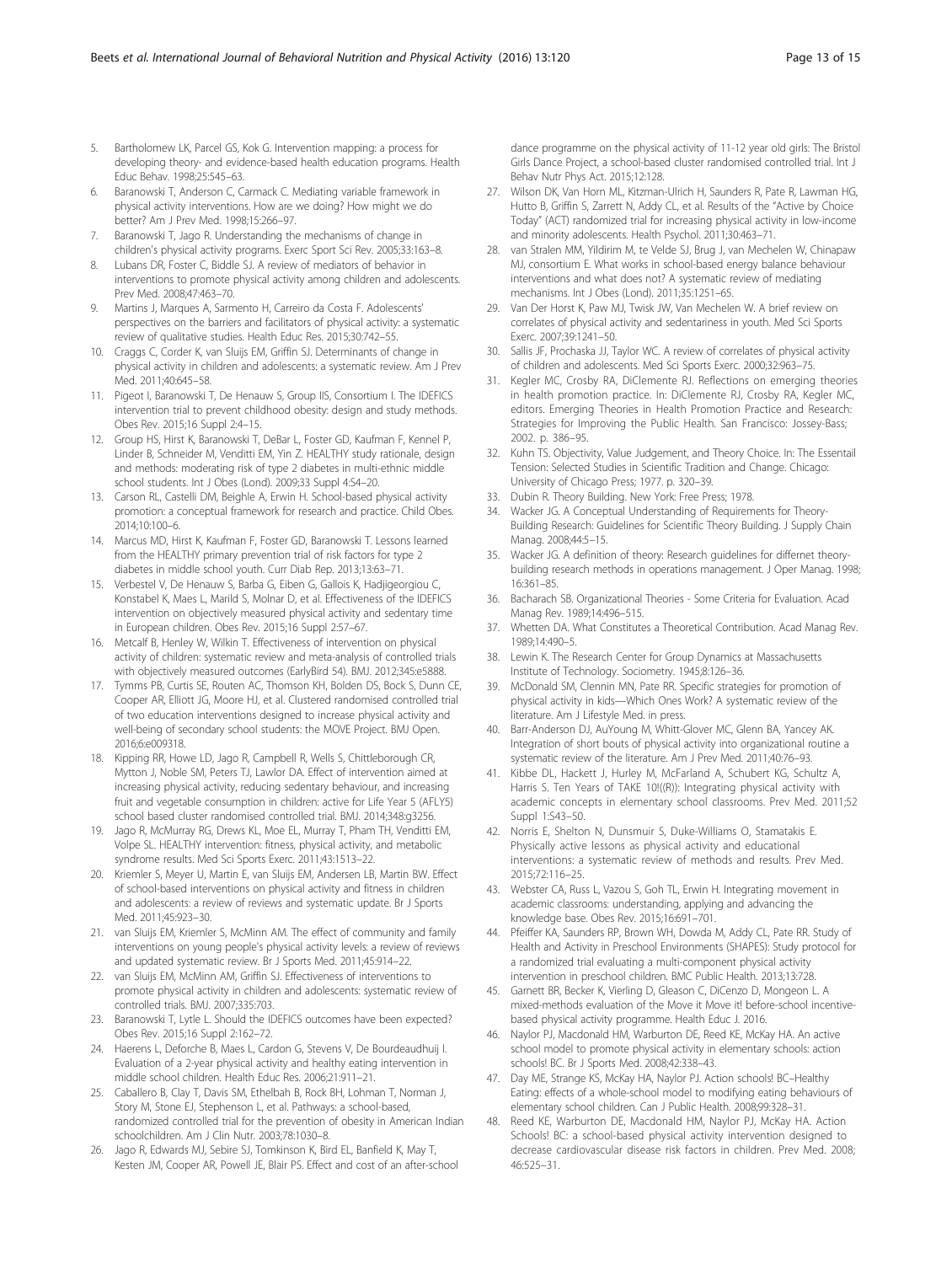- <span id="page-13-0"></span>49. Dzewaltowski D. Community Out-of-School Physical Activity Promotion. In: Youth Physical Activity and Sedentary Behavior: Challenges and Solutions. Champaign: Human Kinetics Publishers Inc; 2008. p. 377–401.
- 50. Wendel ML, Benden ME, Zhao H, Jeffrey C. Stand-Biased Versus Seated Classrooms and Childhood Obesity: A Randomized Experiment in Texas. Am J Public Health. 2016;106:1849–54.
- 51. Benden ME, Zhao H, Jeffrey CE, Wendel ML, Blake JJ. The evaluation of the impact of a stand-biased desk on energy expenditure and physical activity for elementary school students. Int J Environ Res Public Health. 2014;11: 9361–75.
- 52. Stylianou M, Kulinna PH, van der Mars H, Adams M, Mahar M, Amazeen E. Before-School Running/Walking Club: Effects on Elementary Students' Physical Activity. Res Q Exerc Sport. 2015;86:A87–8.
- 53. Piercy KL, Dorn JM, Fulton JE, Janz KF, Lee SM, McKinnon RA, Pate RR, Pfeiffer KA, Young DR, Troiano RP, Lavizzo-Mourey R. Opportunities for public health to increase physical activity among youths. Am J Public Health. 2015;105:421–6.
- 54. McKenzie TL, Sallis JF, Kolody B, Faucette FN. Long-term effects of a physical education curriculum and staff development program: SPARK. Res Q Exerc Sport. 1997;68:280–91.
- 55. Sallis JF, McKenzie TL, Alcaraz JE, Kolody B, Faucette N, Hovell MF. The effects of a 2-year physical education program (SPARK) on physical activity and fitness in elementary school students. Am J Public Health. 1997;87: 1328–34.
- 56. Brusseau TA, Kulinna PH. An Examination of Four Traditional School Physical Activity Models on Children's Step Counts and MVPA. Res Q Exerc Sport. 2015;86:88–93.
- 57. Kahan D, McKenzie TL. The potential and reality of physical education in controlling overweight and obesity. Am J Public Health. 2015;105:653–9.
- 58. Pate RR, Brown WH, Pfeiffer KA, Howie EK, Saunders RP, Addy CL, Dowda M. An Intervention to Increase Physical Activity in Children: A Randomized Controlled Trial With 4-Year-Olds in Preschools. Am J Prev Med. 2016;51:12–22.
- 59. Herrick H, Thompson H, Kinder J, Madsen KA. Use of SPARK to promote after-school physical activity. J Sch Health. 2012;82:457–61.
- 60. Ickes MJ, Erwin H, Beighle A. Systematic review of recess interventions to increase physical activity. J Phys Act Health. 2013;10:910–26.
- 61. Lonsdale C, Rosenkranz RR, Peralta LR, Bennie A, Fahey P, Lubans DR. A systematic review and meta-analysis of interventions designed to increase moderate-to-vigorous physical activity in school physical education lessons. Prev Med. 2013;56:152–61.
- 62. Guagliano JM, Lonsdale C, Kolt GS, Rosenkranz RR, George ES. Increasing girls' physical activity during a short-term organized youth sport basketball program: A randomized controlled trial. J Sci Med Sport. 2015;18:412–7.
- 63. Guagliano JM, Lonsdale C, Kolt GS, Rosenkranz RR. Increasing girls' physical activity during an organised youth sport basketball program: a randomised controlled trial protocol. BMC Public Health. 2014;14:383.
- 64. Weaver RG, Beets MW, Turner-McGrievy G, Webster CA, Moore J. Effects of a competency-based professional development training on children's physical activity and staff physical activity promotion in summer day camps. New Dir Youth Dev. 2014;2014:57–78.
- 65. Beets MW, Weaver RG, Turner-McGrievy G, Huberty J, Ward DS, Pate RR, Freedman D, Hutto B, Moore JB, Beighle A. Making policy practice in afterschool programs: a randomized controlled trial on physical activity changes. Am J Prev Med. 2015;48:694–706.
- 66. Beets MW, Weaver RG, Turner-McGrievy G, Huberty J, Ward DS, Pate RR, Freedman D, Hutto B, Moore JB, Bottai M, et al. Physical activity outcomes in afterschool programs: A group randomized controlled trial. Prev Med. 2016;90:207–15.
- 67. Erwin H, Fedewa A, Beighle A, Ahn S. A quantiative review of physical activity, health, and learning outcomes associated with classroom-based physical activity interventions. J Appl Sch Psychol. 2012;28:14–36.
- 68. Goh TL, Hannon J, Webster C, Podlog L, Newton M. Effects of a TAKE 10!(R) Classroom-Based Physical Activity Intervention on 3rd to 5th Grades Children's On-task Behavior. J Phys Act Health. 2016;13:712–8.
- 69. Stewart JA, Dennison DA, Kohl HW, Doyle JA. Exercise level and energy expenditure in the TAKE 10! in-class physical activity program. J Sch Health. 2004;74:397–400.
- 70. Riley N, Lubans DR, Holmes K, Morgan PJ. Findings From the EASY Minds Cluster Randomized Controlled Trial: Evaluation of a Physical Activity Integration Program for Mathematics in Primary Schools. J Phys Act Health. 2015;13:198–206.
- 71. Riley N, Lubans DR, Holmes K, Morgan PJ. Rationale and study protocol of the EASY Minds (Encouraging Activity to Stimulate Young Minds) program: cluster randomized controlled trial of a primary school-based physical activity integration program for mathematics. BMC Public Health. 2014;14: 816.
- 72. Alderman BL, Benham-Deal T, Beighle A, Erwin HE, Olson RL. Physical education's contribution to daily physical activity among middle school youth. Pediatr Exerc Sci. 2012;24:634–48.
- 73. Cardon G, Van Cauwenberghe E, Labarque V, Haerens L, De Bourdeaudhuij I. The contribution of preschool playground factors in explaining children's physical activity during recess. Int J Behav Nutr Phys Act. 2008;5:11.
- 74. Brazendale K, Beets MW, Weaver RG, Huberty J, Beighle AE, Pate RR. Wasting Our Time? Allocated Versus Accumulated Physical Activity in Afterschool Programs. J Phys Act Health. 2015;12:1061–5.
- 75. Carlson JA, Engelberg JK, Cain KL, Conway TL, Mignano AM, Bonilla EA, Geremia C, Sallis JF. Implementing classroom physical activity breaks: Associations with student physical activity and classroom behavior. Prev Med. 2015;81:67–72.
- 76. Tudor-Locke C, Lee SM, Morgan CF, Beighle A, Pangrazi RP. Children's pedometer-determined physical activity during the segmented school day. Med Sci Sports Exerc. 2006;38:1732–8.
- 77. Erwin H, Abel M, Beighle A, Noland MP, Worley B, Riggs R. The contribution of recess to children's school-day physical activity. J Phys Act Health. 2012;9: 442–8.
- 78. Bailey DP, Fairclough SJ, Savory LA, Denton SJ, Pang D, Deane CS, Kerr CJ. Accelerometry-assessed sedentary behaviour and physical activity levels during the segmented school day in 10-14-year-old children: the HAPPY study. Eur J Pediatr. 2012;171:1805–13.
- 79. Brusseau TA, Kulinna PH, Tudor-Locke C, Ferry M, van der Mars H, Darst PW. Pedometer-determined segmented physical activity patterns of fourth- and fifth-grade children. J Phys Act Health. 2011;8:279–86.
- 80. Kobel S, Kettner S, Erkelenz N, Kesztyus D, Steinacker JM. Effects of Physical Education on Objectively Determined Physical Activity in Primary School Children-Which Proportioning Is Best? J Teach Phys Educ. 2015;34:537–47.
- 81. Kerr C, Smith L, Charman S, Harvey S, Savory L, Fairclough S, Govus A. Physical education contributes to total physical activity levels and predominantly in higher intensity physical activity categories. Eur Phys Educ Rev. 2016:13.
- 82. Brazendale K, Beets MW, Weaver RG, Huberty J, Beighle AE, Pate RR. Wasting Our Time? Allocated Versus Accumulated Physical Activity in Afterschool Programs. J Phys Act Health. 2014.
- Beets MW, Weaver RG, Turner-McGrievy G, Moore JB, Webster C, Brazendale K, Chandler J, Khan M, Saunders R, Beighle A. Are We There Yet? Compliance with Physical Activity Standards in YMCA Afterschool Programs. Child Obes. 2016;12:237–46.
- 84. Cradock AL, Barrett JL, Giles CM, Lee RM, Kenney EL, deBlois ME, Thayer JC, Gortmaker SL. Promoting Physical Activity With the Out of School Nutrition and Physical Activity (OSNAP) Initiative A Cluster-Randomized Controlled Trial. JAMA Pediatr. 2016;170:155–62.
- 85. Hollis JL, Williams AJ, Sutherland R, Campbell E, Nathan N, Wolfenden L, Morgan PJ, Lubans DR, Wiggers J. A systematic review and meta-analysis of moderate-to-vigorous physical activity levels in elementary school physical education lessons. Prev Med. 2015;86:34–54.
- 86. Moller NC, Tarp J, Kamelarczyk EF, Brond JC, Klakk H, Wedderkopp N. Do extra compulsory physical education lessons mean more physically active children–findings from the childhood health, activity, and motor performance school study Denmark (The CHAMPS-study DK). Int J Behav Nutr Phys Act. 2014;11:121.
- 87. Kriemler S, Zahner L, Schindler C, Meyer U, Hartmann T, Hebestreit H, Brunner-La Rocca HP, van Mechelen W, Puder JJ. Effect of school based physical activity programme (KISS) on fitness and adiposity in primary schoolchildren: cluster randomised controlled trial. BMJ. 2010;340:c785.
- 88. Cain KL, Gavand KA, Conway TL, Peck E, Bracy NL, Bonilla E, Rincon P, Sallis JF. Physical Activity in Youth Dance Classes. Pediatrics. 2015;135:1066–73.
- 89. Castillo MAL, Carlson JA, Cain KL, Bonilla EA, Chuang E, Elder JP, Sallis JF. Dance Class Structure Affects Youth Physical Activity and Sedentary Behavior: A Study of Seven Dance Types. Res Q Exerc Sport. 2015;86:225–32.
- 90. Leek D, Carlson JA, Cain KL, Henrichon S, Rosenberg D, Patrick K, Sallis JF. Physical Activity During Youth Sports Practices. Arch Pediatr Adolesc Med. 2011;165:294–9.